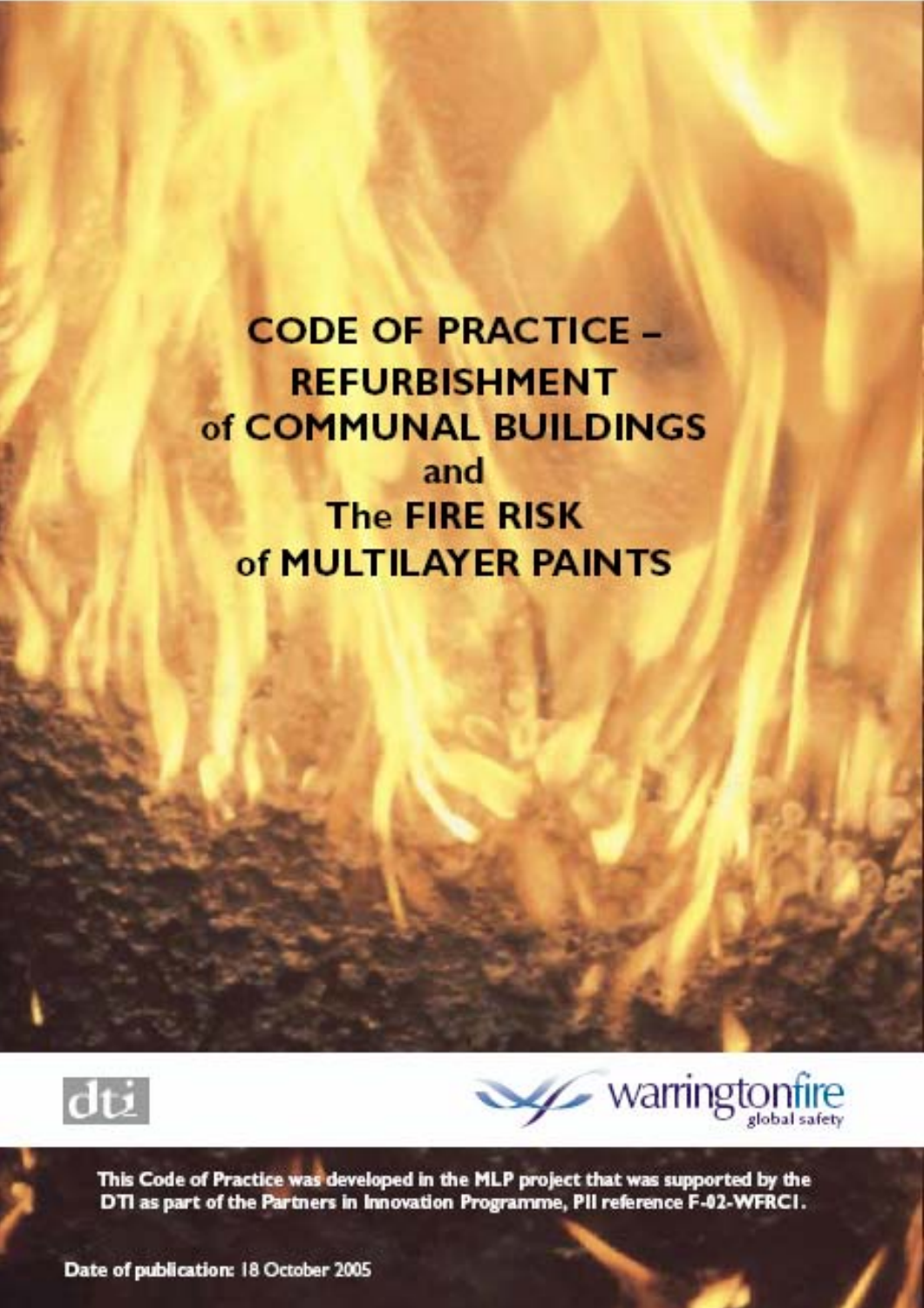**Code of Practice -** 

# **Refurbishment of Communal Buildings**

## **and the Fire Risk of Multilayer Paints**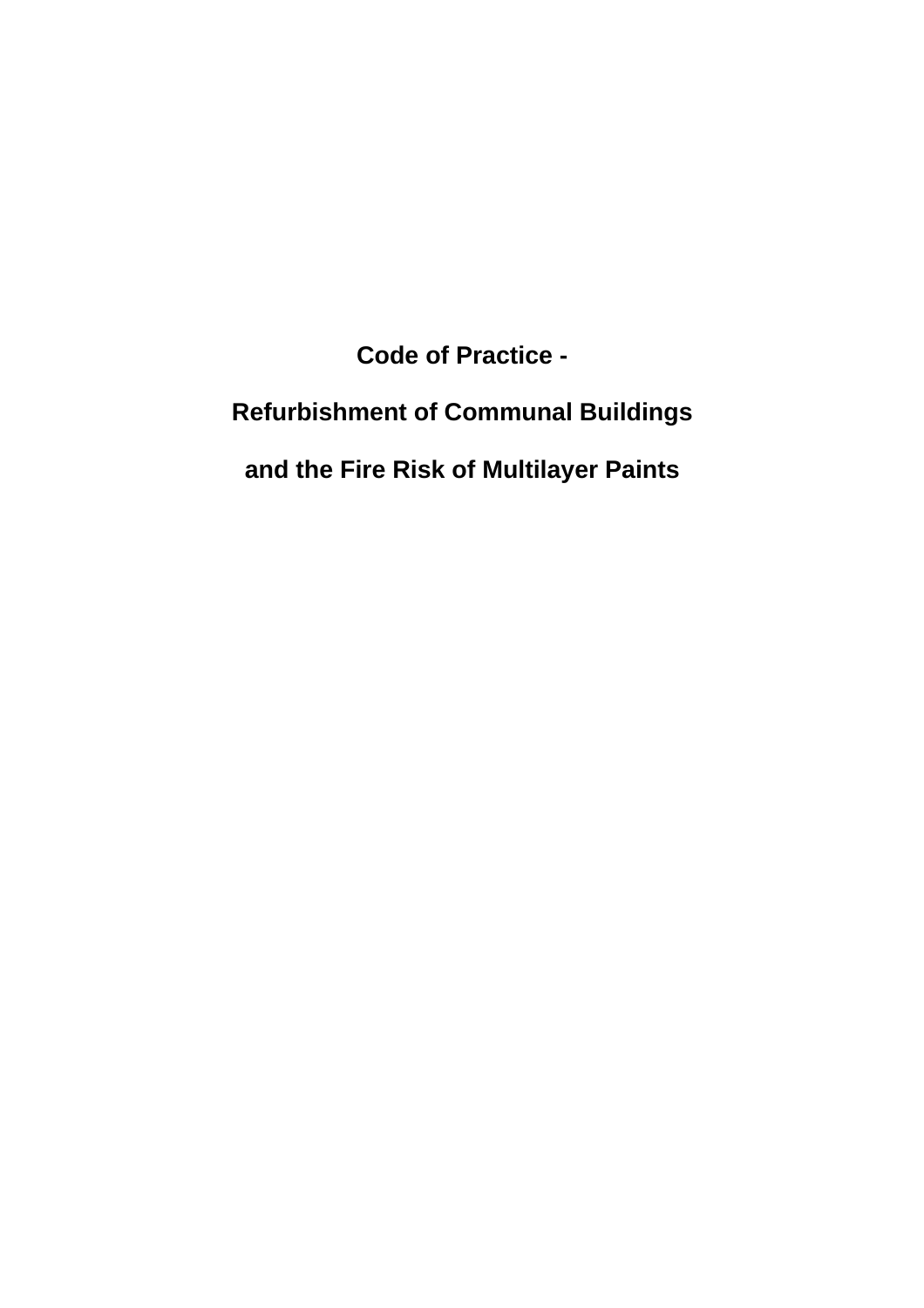## **CONTENTS**

| 1<br>$\mathbf 2$<br>3<br>4<br>5<br>6 | 6.1<br>$6.2$<br>$6.3$<br>$6.4$<br>6.5<br>6.6                          | <b>EXECUTIVE SUMMARY</b><br><b>INTRODUCTION</b><br>USE OF THIS CODE OF PRACTICE<br><b>BACKGROUND</b><br><b>REFERENCE DOCUMENTS</b><br><b>REDECORATION CONSIDERATIONS</b><br><b>SITE INSPECTION</b><br>Introduction<br>Assessment of refurbishment project<br>Adhesion tests<br>Paint sampling<br>Laboratory microscopic examination of paint samples<br>Methods of reporting | Page<br>3<br>$\overline{7}$<br>$\overline{7}$<br>$\overline{7}$<br>8<br>9<br>9<br>9<br>10<br>10<br>11<br>11<br>13 |
|--------------------------------------|-----------------------------------------------------------------------|------------------------------------------------------------------------------------------------------------------------------------------------------------------------------------------------------------------------------------------------------------------------------------------------------------------------------------------------------------------------------|-------------------------------------------------------------------------------------------------------------------|
| 7                                    |                                                                       | <b>DECIDING ON THE APPROPRIATE REDECORATION</b><br><b>METHOD FOR MULTILAYER PAINT SITUATIONS</b>                                                                                                                                                                                                                                                                             | 14                                                                                                                |
| 8                                    | 8.1<br>8.2<br>8.3<br>8.4<br>8.5<br>8.6                                | <b>RESPONSIBILITIES OF PARTIES CONCERNED</b><br><b>Building owner</b><br>Paint manufacturer<br>Paint system applicator<br>Regulatory control<br><b>Fire Test Laboratory</b><br>Site Inspector                                                                                                                                                                                | 15<br>15<br>15<br>16<br>16<br>17<br>17                                                                            |
| 9                                    | 9.1<br>9.2<br>9.3<br>9.4                                              | <b>FIRE PERFORMANCE OF PAINT FINISHES</b><br>General<br>Information to be supplied to the Fire Test Laboratory<br>Fire testing requirements<br>Reporting of results                                                                                                                                                                                                          | 17<br>17<br>17<br>18<br>19                                                                                        |
| 10<br>11<br>12                       | <b>SITE PRACTICE</b><br><b>RECORD KEEPING</b><br><b>HOUSE KEEPING</b> |                                                                                                                                                                                                                                                                                                                                                                              | 20<br>21<br>21                                                                                                    |
| <b>ANNEX A</b><br><b>ANNEX B</b>     |                                                                       | <b>FIRE RISKS IN COMMUNAL BUILDINGS</b><br><b>SPECIFICATION OF PAINTED SUBSTRATE</b><br><b>FOR USE IN REACTION TO FIRE TESTS</b>                                                                                                                                                                                                                                             | 22<br>24                                                                                                          |
| <b>ANNEX C</b>                       |                                                                       | <b>EVALUATING ADHESION AT ELEVATED</b><br><b>TEMPERATURES</b>                                                                                                                                                                                                                                                                                                                | 26                                                                                                                |
| <b>ANNEX D</b>                       |                                                                       | <b>ACTIVE AND PASSIVE FIRE PRECAUTIONS</b><br><b>MEASURES</b>                                                                                                                                                                                                                                                                                                                | 27                                                                                                                |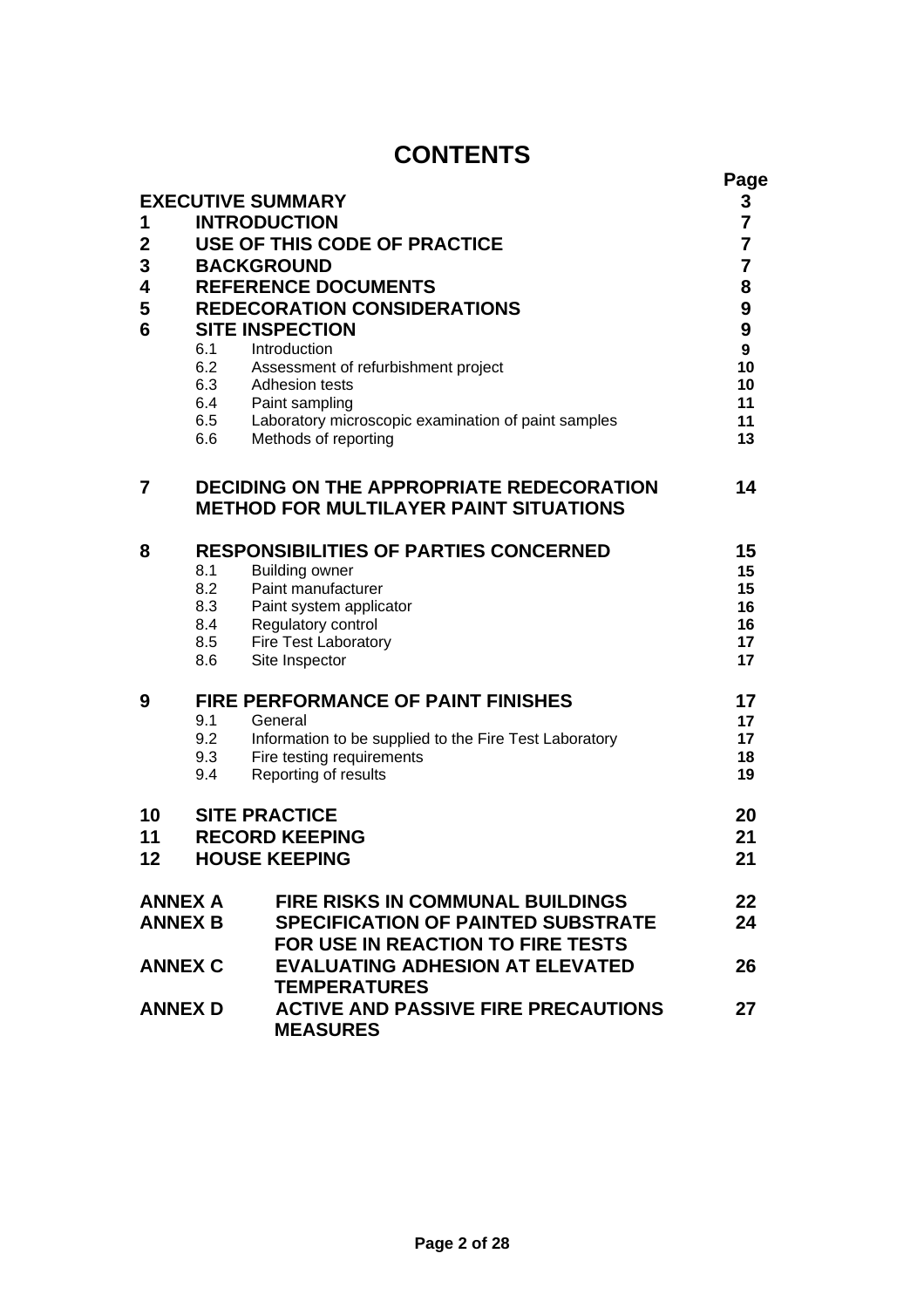## **Code of Practice -**

## **Refurbishment of Communal Buildings and the Fire Risk of Multilayer Paints**

## **Executive Summary**

## **Objectives of the Code of Practice**

This Code of Practice provides guidance for the painting of surfaces in multi-occupancy buildings that have been previously decorated with surface coating products in order to maintain or achieve the required fire performance characteristics of surfaces in that end use.

The objectives of the Code are to raise awareness of the potential hazards posed by the build up of multilayer paint and to improve standards of fire safety by recommending standards that will drive good practice.

The Code informs: -

- Specifiers what levels of fire performance are required for painted surfaces
- Paint manufacturers what tests and conditions are needed so that flame retardant upgrade systems can meet the required fire performance
- Building owners, paint manufacturers and applicators, regulators, fire laboratories what should be done to achieve the required fire safety in communal buildings such as schools, colleges, hospitals, care homes, detention centres etc
- Fire testing laboratories how to test and control the preparation of test specimens for upgrading paint systems
- Site inspectors how to assess the potential hazard of a painted surface and make suitable recommendations

## **Responsibilities**

Approved Document B – Fire Safety in support of the Building Regulations of England and Wales provides guidance as to the level of fire performance required by use area for newly built properties in England and Wales. Technical Standards Regulation 2.5 Part 2.5.1 supports Scottish regulations and Technical Booklet E supports the Northern Ireland regulations in a similar manner. Other pieces of legislation for buildings in use relate back to the guidance provided in the supporting documents to the National Building Regulations.

It is the building owner that has the overall responsibility for attaining a satisfactory level of fire safety within a building. The Regulatory Reform (Fire Safety) Order requires that a risk assessment be conducted to determine what effect the additional paint system will have on the overall fire performance of the building. It is therefore the Building Owner's, or the Responsible Person's, responsibility to define and characterise the walls of that building to ensure that the redecoration process will not downgrade the performance of the building surfaces. This Code of Practice therefore sets out to provide a summary of the major parameters which the Building Owner or his designated Responsible Person need to factor into any risk assessment they may produce relating to the redecoration of their properties.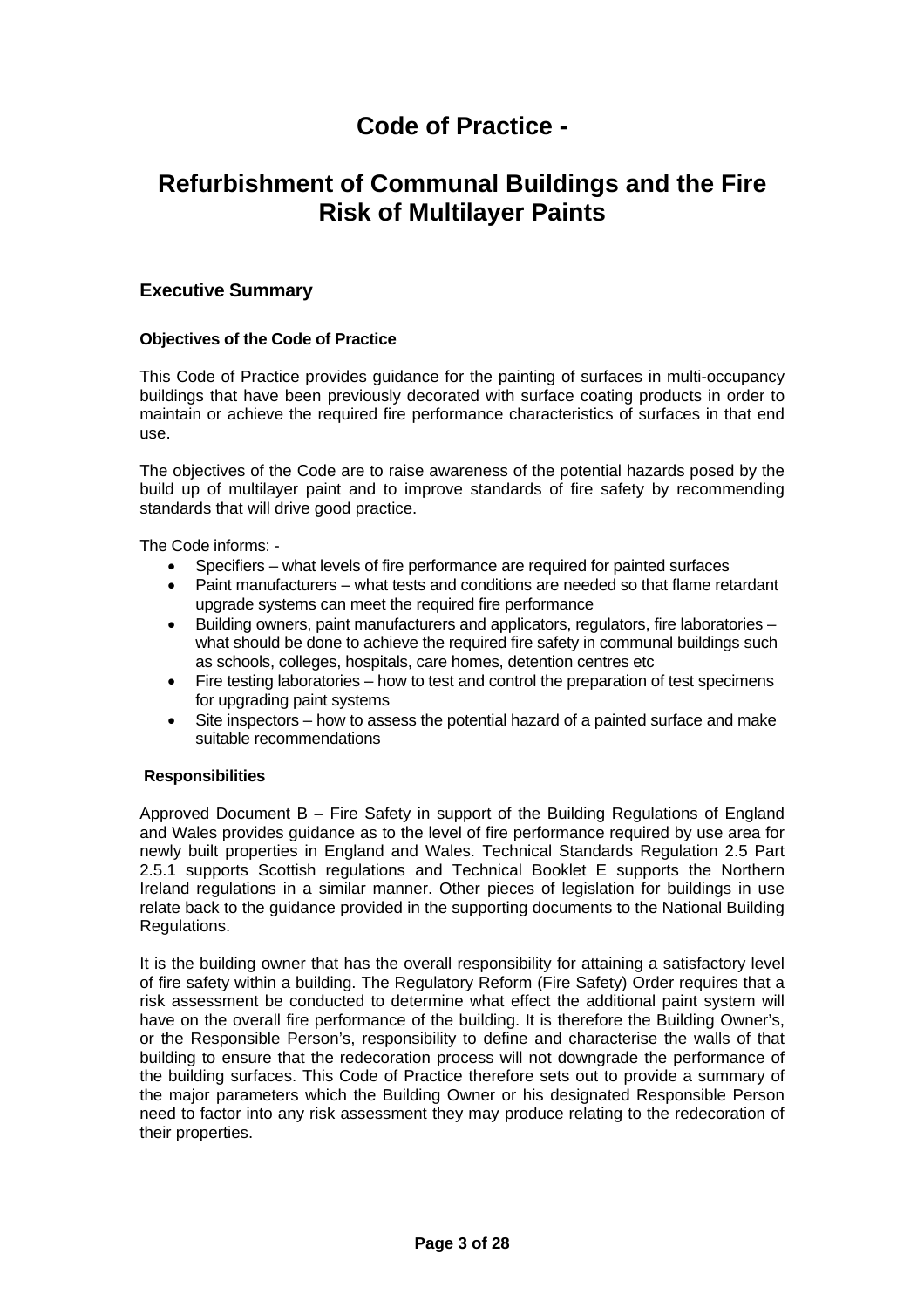The paint manufacturer has a responsibility to ensure that the paint system he recommends for use to redecorate the surfaces of a building meets the standards set out in the regulations and those required by the owner when used on the type of surfaces defined by the Building Owner or his Representative.

The painting contractor employed to apply the chosen paint system has a responsibility to ensure that the paint system used to redecorate the surfaces of a building is applied in accordance with the required specification and/or the manufacturer's instructions.

#### **Recognition of the fire hazards posed by multilayer painted (MLP) surfaces**

At the design stage and prior to the occupation of residential blocks, there is an obligation to incorporate adequate fire precautionary measures to prevent the unrestricted spread of fire and smoke, particularly to circulation spaces, escape routes and other common access areas.

There has been a commonly held belief that when such buildings are redecorated, which tends to be a regular event, the standard of protection afforded to the occupants is not reduced in any way. However, investigations into a number of fires have shown this is not the case.

Because of the potential high fire risk scenarios, all UK paint specifiers should be aware of the potential flammability of multilayer paint and in particular the hazards posed in communal areas of multi-occupancy buildings in terms of fire spread.

## **Fire Testing Requirements**

Tests shall be conducted in accordance with:

- 1) BS 476: Part 6: 1989 and BS 476: Part 7: 1997, Or
- 2) BS EN 13823:2001 and BS EN ISO 11925-2: 2001,

The tests conducted shall be relevant to the classification sought and shall be undertaken at an accredited fire-testing laboratory.

## **Standard multilayer painted substrate**

The test specimens shall be prepared on the standard multilayer painted substrate as defined in Annex B of the Code of Practice. The multilayer painted substrate is representative of painted surfaces of concrete, brick, breezeblock, and other masonry, plaster, paper-faced and skimmed plasterboard. It is not representative of painted combustible substrates.

## **Caution:**

The multilayer substrate is well adhered and simulates a defined fire performance on walls which have paint surfaces which are well adhered and which when subjected to heat will blister at temperatures of 200°C and above.

At the moment, evidence does not exist that the paint systems which will upgrade this substrate will or will not upgrade paint systems on walls which will blister at temperatures below 200°C.

Building owners should consider this when deciding on the nature of the site survey conducted prior to any redecoration cycle.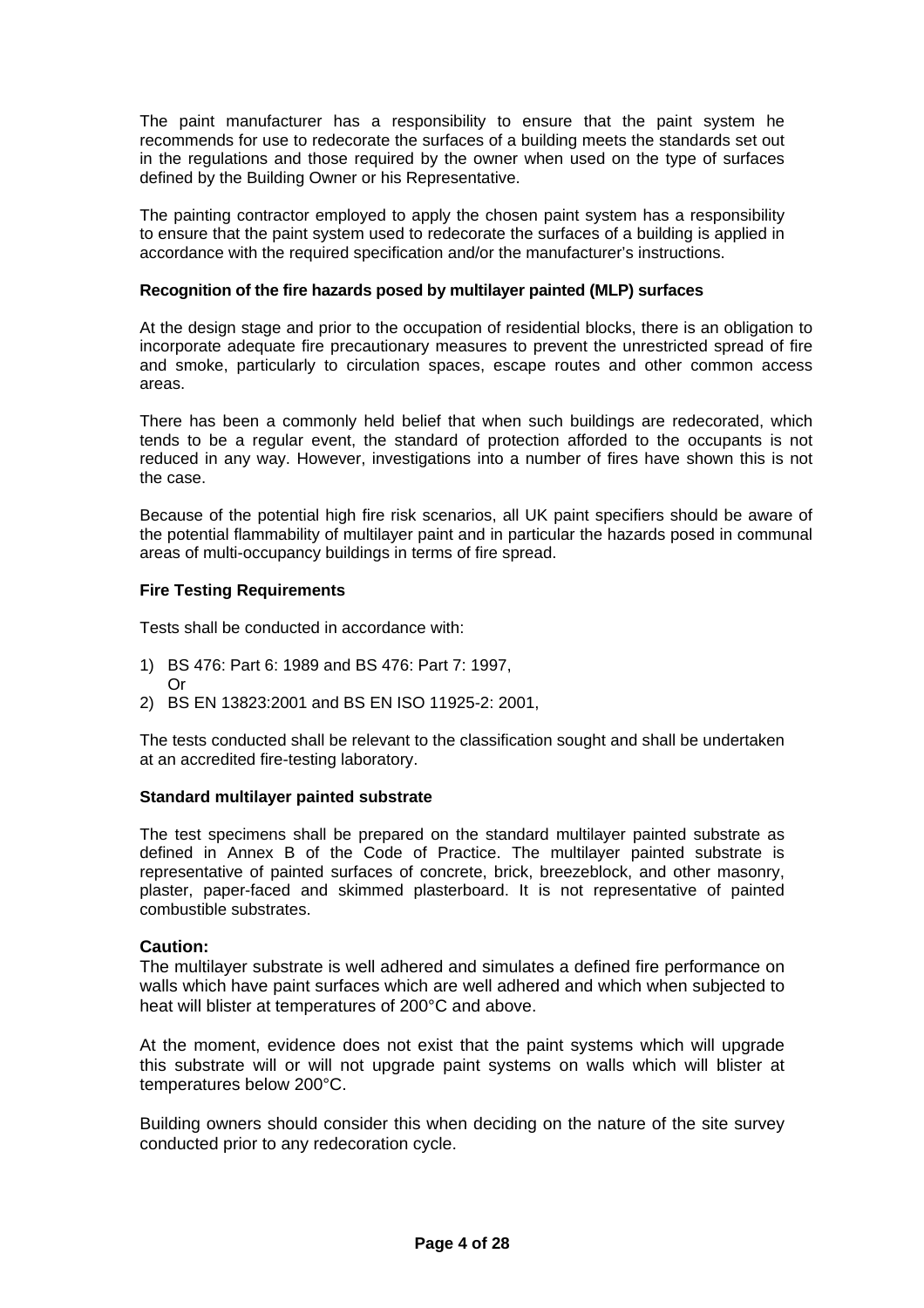## **Test Methodology**

The samples of coating system shall be applied to the standard multi-layer painted substrate. The application may be by the manufacturer or his selected agent and must be under the full supervision of and recorded by the accredited Fire Test Laboratory. It is an important requirement that the test specimens and paint samples remain at all times under the supervision of the Fire Test Laboratory and under no circumstances shall the test specimens be released to a third party, including the manufacturer or his agent.

Guidance for Redecoration Decision

**The diagram below is designed to aid the Building Owner or his Responsible Person in making any decision as to the Redecoration of his Buildings** 

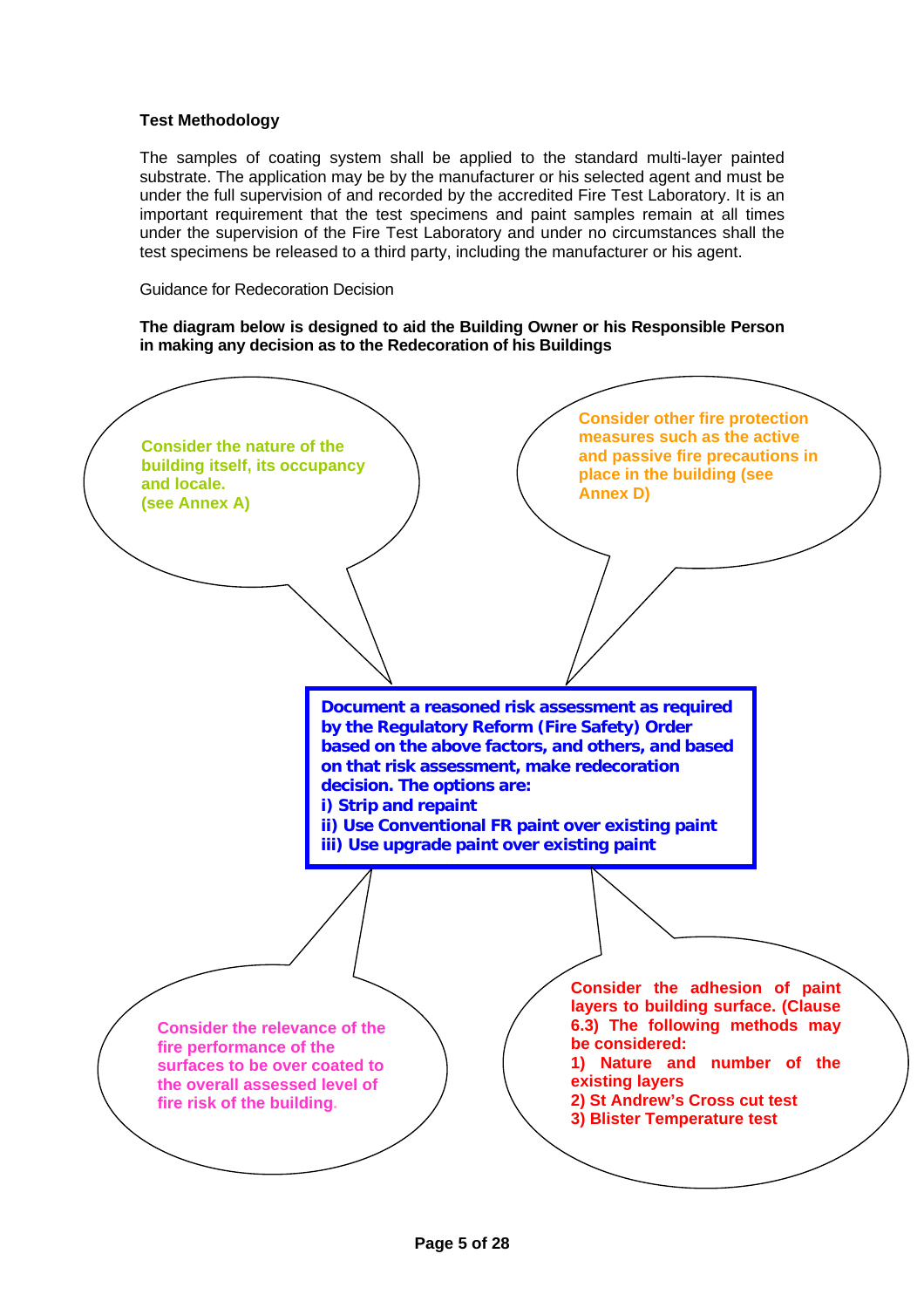The diagram provides an indication of the parameters to be considered in any risk assessment produced prior to any redecoration process. In general, the following need to be taken into consideration:

- 1. Nature of the building
- 2. Active and Passive Fire Precautions measures installed
- 3. The relevance of the area to be redecorated (i.e. escape route, large room, etc)
- 4. Nature of the existing surfaces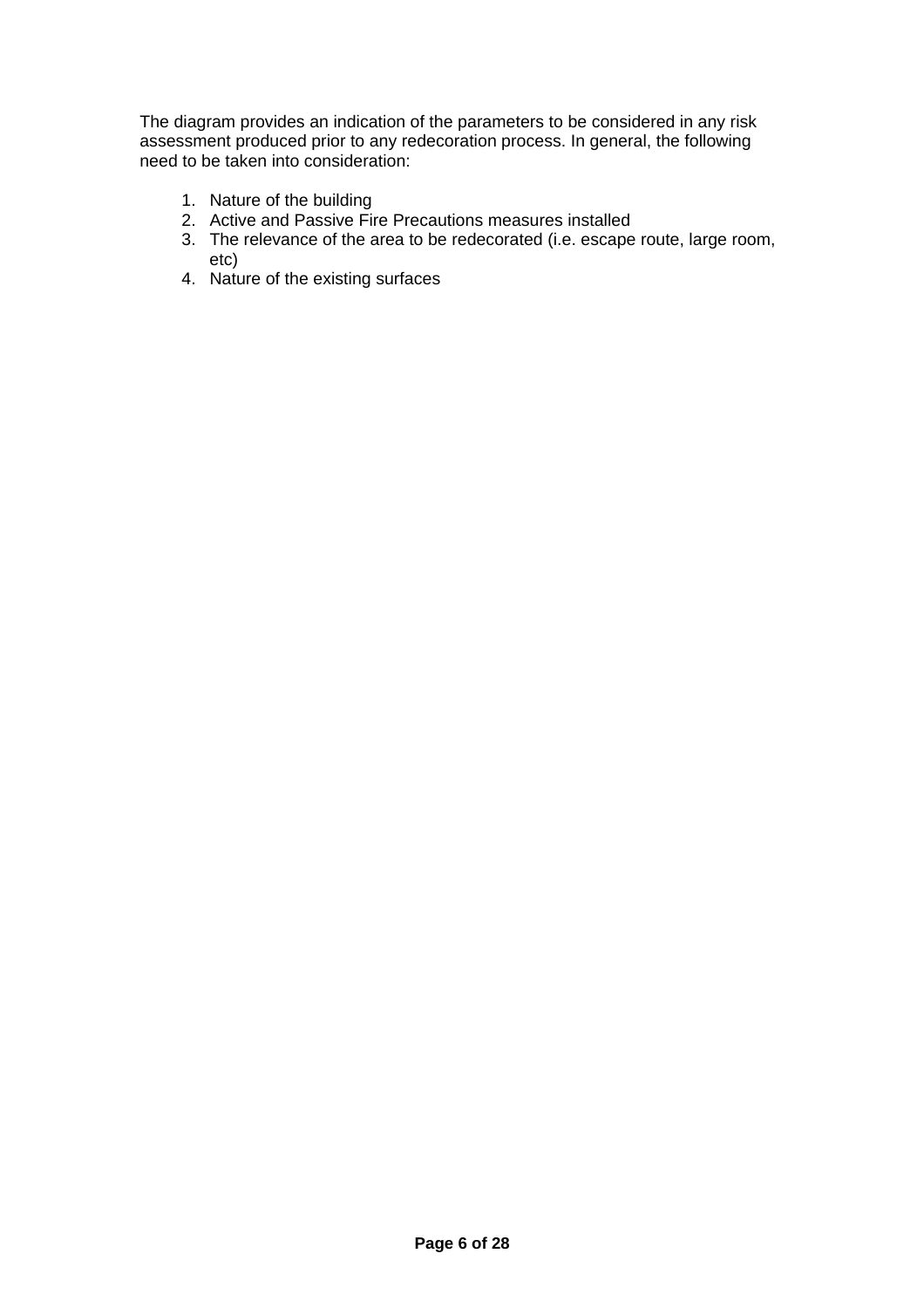## **Code of Practice -**

## **Refurbishment of Communal Buildings and the Fire Risk of Multilayer Paints**

## **1. Introduction**

This Code provides guidance for the painting of surfaces in multi-occupancy buildings that have been previously decorated with surface coating products in order to maintain the required fire performance characteristics of surfaces in that end use. The Code does not address other characteristics that may be exhibited or required by the coatings used, such as durability, weathering, aesthetics etc.

The flame retardant coatings referred to in this Code may be of both conventional and specialist type.

The recommendations in the Code are intended to facilitate the achievement of a defined standard of fire performance after redecoration and are aimed at providing harmonised guidance to paint manufacturers, paint system applicators, building owners and specifiers, all of which share in the responsibility for ensuring fire safety is achieved.

The multi-occupancy buildings to which this Code of Practice mainly applies are those administered by registered social landlords in the UK. The Code may also be applied to other communal buildings such as schools, colleges, hospitals, care homes, detention centres, etc.

## **2. Use of this Code**

This Code is not intended to be the sole reference to any specification but should be used as guidance when producing such. It provides advice as to the steps to be considered in any redecoration process, from the decision to redecorate through to assessing the building, specifying the work, ensuring good practice in surface coating application, keeping records of work carried out, building management and trade off using other active or passive fire protection measures to ensure building occupant safety.

Definitions of the various terms used in this Code can be found in BS EN ISO 13943:2000 and in BS 2015:1993.

For the purpose of this code, the term "multilayer" is defined as a series of paint systems coated one on top of the other. In practical terms this would generally have occurred over a period of many years with ageing of each layer between redecoration cycles.

## **3. Background**

At the design stage and prior to the occupation of residential blocks, there is an obligation to incorporate adequate fire precautionary measures to prevent the unrestricted spread of fire and smoke. However, there has been a commonly held belief that when such buildings are redecorated, which tends to be a regular event, the standard of protection afforded to the occupants is not reduced in any way. Legislation on the control of any surfaces in these and other types of building is diverse and often confusing as to relevance. Therefore, the need has arisen for a simple guidance document to allow ease of decision-making and knowledge of correct procedures to be widely disseminated.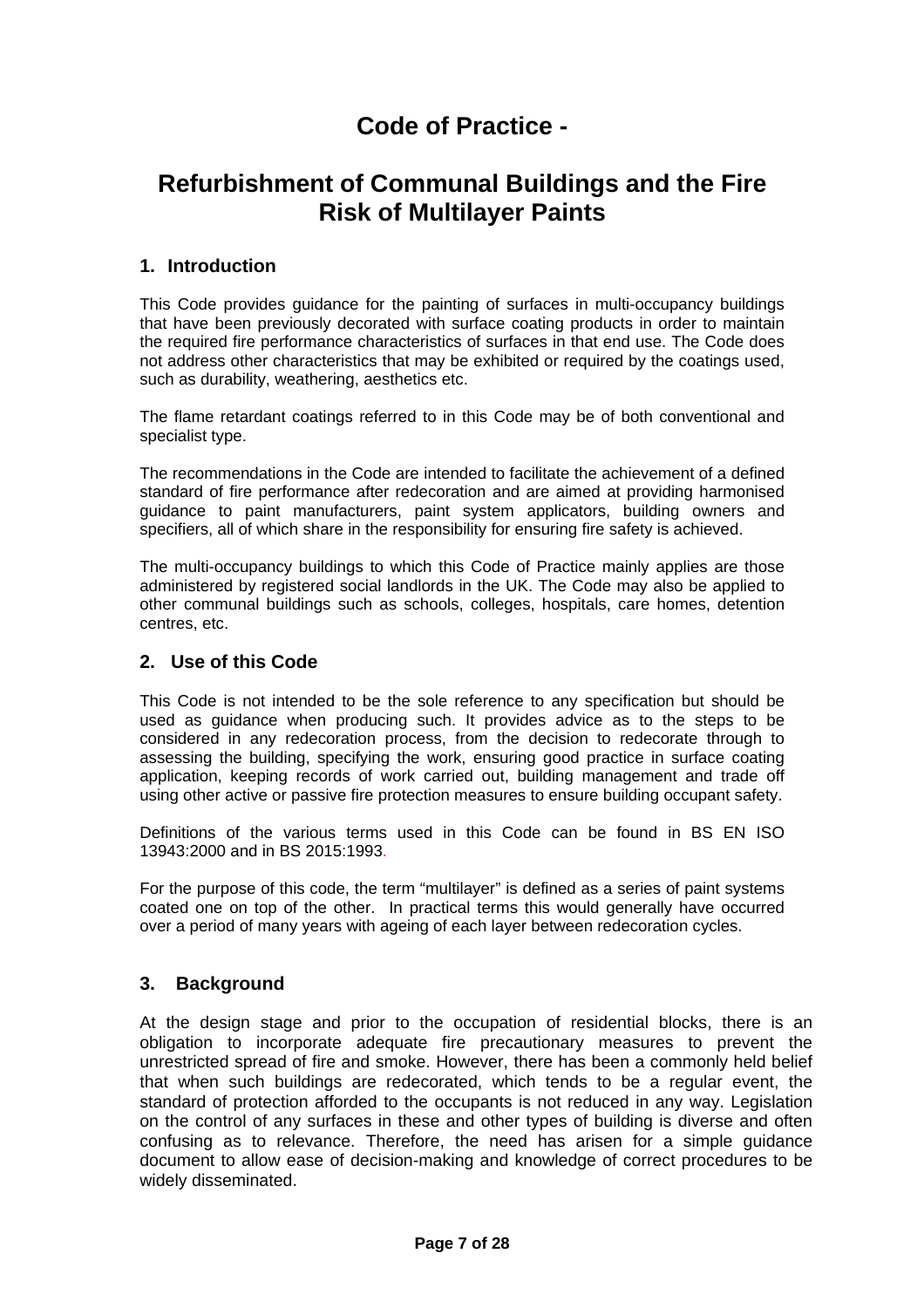Investigations into some serious fast spreading fires have shown that aged and multilayer painted surfaces can be the cause of rapid flame spread even though the individual paint systems may have demonstrated a satisfactory fire performance.

This Code of Practice is intended to provide guidance to the surface coatings industry, specifiers, building owners and other interested parties on methods which should be employed by those involved in the redecoration of coated building surfaces.

## **4. Reference documents**

The following are reference documents applicable to this Code of Practice: -

BS 6150: 1991 Code of Practice for Painting of Buildings

BS 8000 Part 12 Workmanship on building sites – Code of practice for decorative wall coverings and painting

EN 45004: 1995 General Criteria for the operation of various types of bodies performing inspection

BS 476 Part 6: 1989 Fire tests on building materials and structures – Method of test for fire propagation for products

BS 476 Part 7: 1997 Method of test to determine the classification of the surface spread of flame of products

BS EN 13823: 2002 Reaction to fire tests for building products – Building products excluding floorings exposed to the thermal attack by a single burning item

BS EN 13501-1: 2002 Fire classification of construction products and building elements, Part 1 – Classification using data from reaction to fire tests

BS ISO EN 11925-2: 2002 Reaction to fire tests for building products, Part 2 – Ignitability when subjected to direct impingement of a flame

BS EN 13238: 2001 Reaction to fire tests for building products – Conditioning procedures and general rules for selection of substrates

UK Building Regulations 1991 (2000 Edition) Approved Document B – Fire Safety

Building Regulations Scotland 2005 - Technical Standards Regulation 2.5 Part 2.5.1

Building Regulations Northern Ireland - Technical Booklet E

Amendments 2002 to UK Building Regulations Approved Document B (Fire safety) – Effective 1 March 2003

'Housing (Fire Safety in Houses in Multiple Occupation) Order, 1997, SI 230

Regulatory Reform (Fire Safety) Order, May 2004

BS EN ISO 13943:2000 Fire Safety – Vocabulary

BS 2015:1992 Glossary of Paint and Related Terms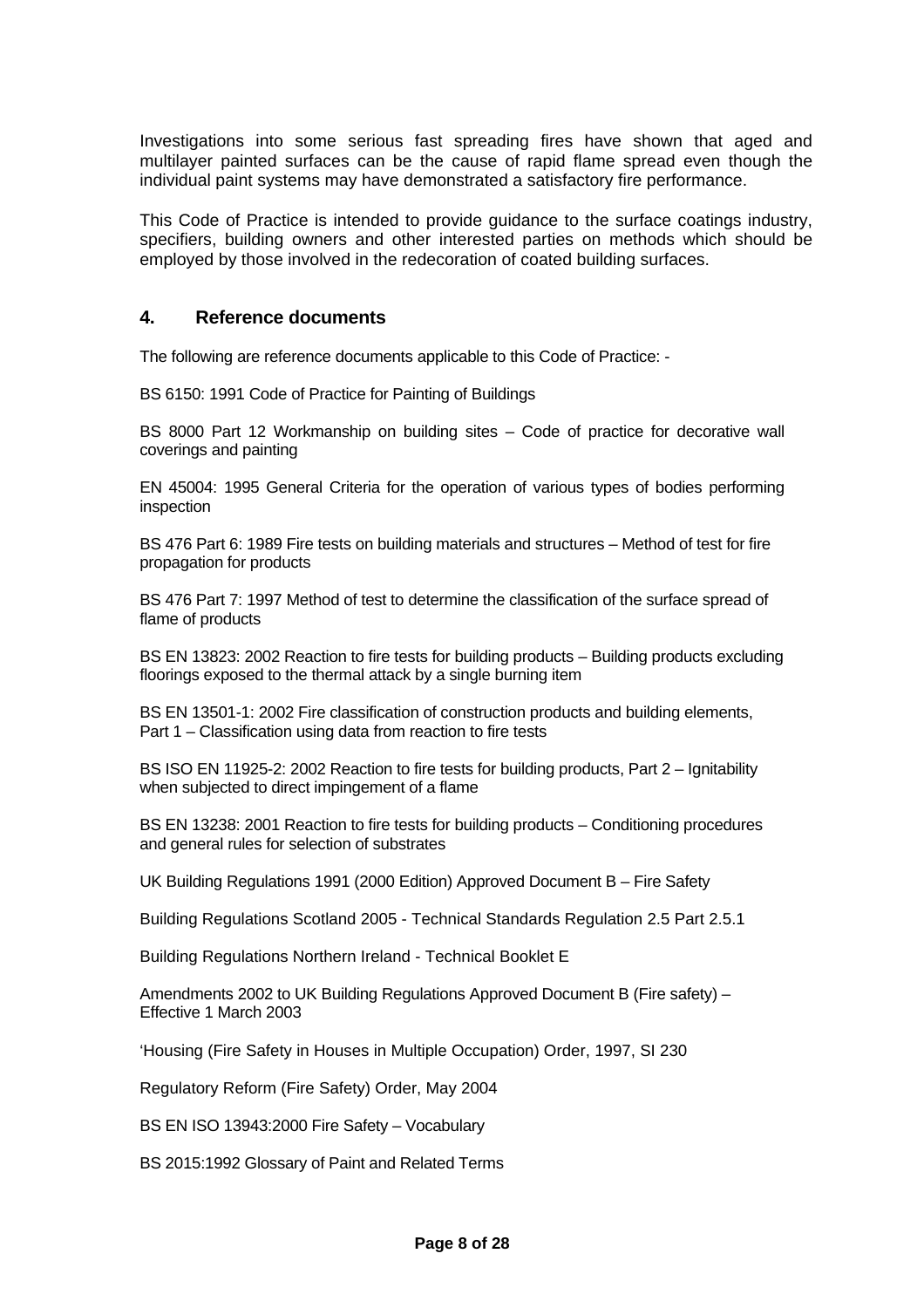Construction (Design and Management) Regulations 1994

Control of Substances Hazardous to Health Regulations, 2002.

## **5. Redecoration considerations**

The first step in the process is the actual decision to redecorate a property. The finance available, the type of building and the occupancy of that building will determine thefrequency at which properties are redecorated.

Painting and redecoration is often conducted at regular intervals and a planned approach is advised. This in itself is dependant on the availability of information and therefore it is recommended that accurate records be maintained. Desirable information includes:

- $\div$  Dimensions and design of the building
- Details of surface preparation prior to each coat
- $\cdot \cdot$  Details of the surface coatings used, type and application rate
- ❖ Costs involved
- ❖ Occupancy of the building (size and type)
- Building history; i.e. maintenance required, due to damp, vandalism, etc
- ❖ Inspection reports prior to redecoration
- Environment to which decoration exposed (outside weather, etc)
- $\triangle$  Active Fire Precautions within the building
- ❖ Passive Fire Precautions within the building
- ❖ Building housekeeping
- $\div$  Building security

If none of the above information is available, a 'conditions survey' needs to be instigated and the problems associated with that property need to be defined and recorded in order to be able to address all issues relating to that building before any decision is taken to redecorate. It is very important that, for buildings with no records, a site inspection should be conducted to determine the condition of the surfaces to be redecorated. The type of paint suitable for use in a refurbishment project will then be selected based on the fire risk associated with the building (see Annex A).

Note: The Regulatory Reform (Fire Safety) Order requires accurate record keeping which in time will aid in the assessment of the fire risk of a building, however with or without this information, the determination of the fire risk of a building will still need to be conducted by the Building Owner or his appointed Responsible Person or the Competent Person prior to the redecoration process. A documented site inspection will aid in this process and can be added to the records held to support the documented risk assessment conducted.

## **6. Site inspection**

## **6.1 Introduction**

The following criteria should apply to all individuals undertaking site survey work on existing multilayer paint coatings and the following methodology shall be applied to the survey of such coatings.

The procedure requires that the surveys are carried out in a systematic manner to a standard format to ensure consistency in approach, method of executing the survey, and recording of findings to ensure the survey is correctly executed. The methodology is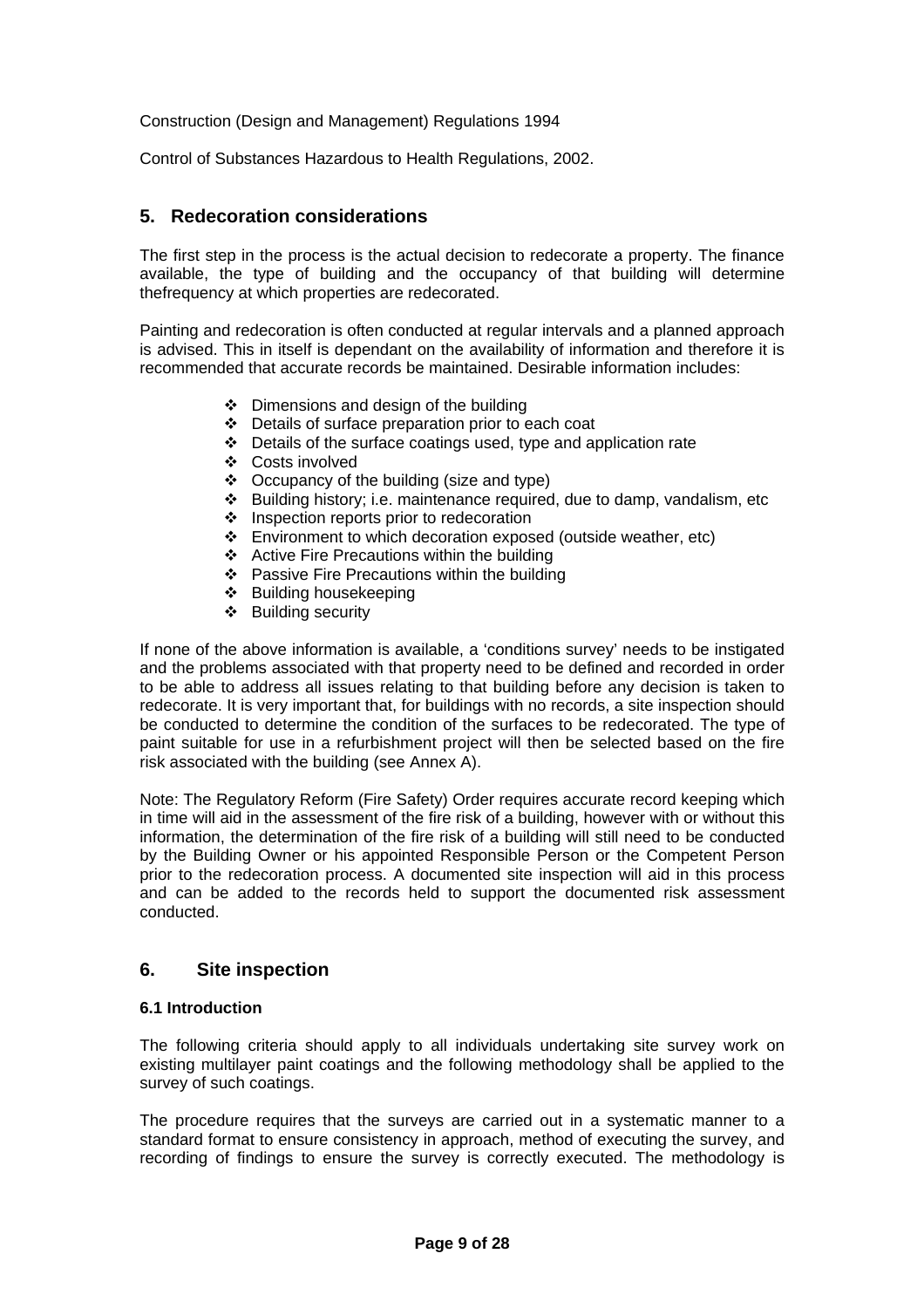based on the requirements of EN 45004: 1995 – General criteria for the operation of various types of bodies performing inspection.

Site inspectors may be independent consultants, members of the paint industry, or local authority staff. Site Inspectors are responsible for carrying out site survey / inspection work of applied multilayer paint coatings in accordance with the procedure defined below. They are responsible for making arrangements with the appropriate client companies / organisations to facilitate the execution of the surveys / inspections and for recording the findings. They are also responsible for notifying the client of the outcome of the surveys / inspections undertaken and for forwarding the completed reports to the client.

Items of temperature measuring equipment used at site shall be calibrated prior to initial use and thereafter at yearly intervals.

The site inspectors will be responsible for the correct identification of location at which the measurements were taken within the property.

## **6.2 Assessment of refurbishment project**

The primary task for any site inspector is to visit all floors of the building, inspecting all communal areas (lift lobbies, flat lobbies, refuse areas stairwells, etc) and noting the condition of the paint on the walls and the ceilings as well as any damage or graffiti.

A record shall also be made of the layout of the building with a sketch if necessary. Identification terms for each area shall be allocated to enable description in the report.

A decision should be made on the number and position of areas to be tested. On both low-rise and high-rise multi-storey blocks, it is important to check at least 2 different areas on every level.

Even if the building owner specifies which floors to address, it is recommended that, as a minimum, the ground and the first three floors are included since these often have additional layers of paint as they are more prone to damage and graffiti. Stairwells should be addressed as separate areas and not as part of the assessment for a floor level.

## **6.3 Adhesion tests**

From the initial visual inspection of the building, if there are clear indications of peeling paint then these surfaces must be stripped back to the substrate. The adhesion of the existing paint is obviously not good and it is not sufficient to simply take back to a firm edge. For painted surfaces, adhesion must be assessed using a physical test method.

Although there are several published adhesion tests for paint and varnishes (e.g. ISO 4624 Part 2 and BS EN 24624), many of these require test specimens to be made from fresh paint onto metal substrates and are therefore not appropriate for the testing of multilayer painted surfaces of communal buildings. The following method shall be used for on site adhesion tests: -

#### **Mechanical method**

Using a sharp utility knife firmly cut a St Andrew's cross approx. 75mm long through the coatings to the substrate. It is important that the cut is through to the substrate as it is necessary to determine if there is any separation between the layers or from the substrate. The point of the knife blade is then inserted into the cut and pushed horizontally across the wall to cause the paint to chip. The blade must be held as parallel to the wall as possible to avoid digging into the substrate. This is repeated at different positions down the initial cut and in both directions.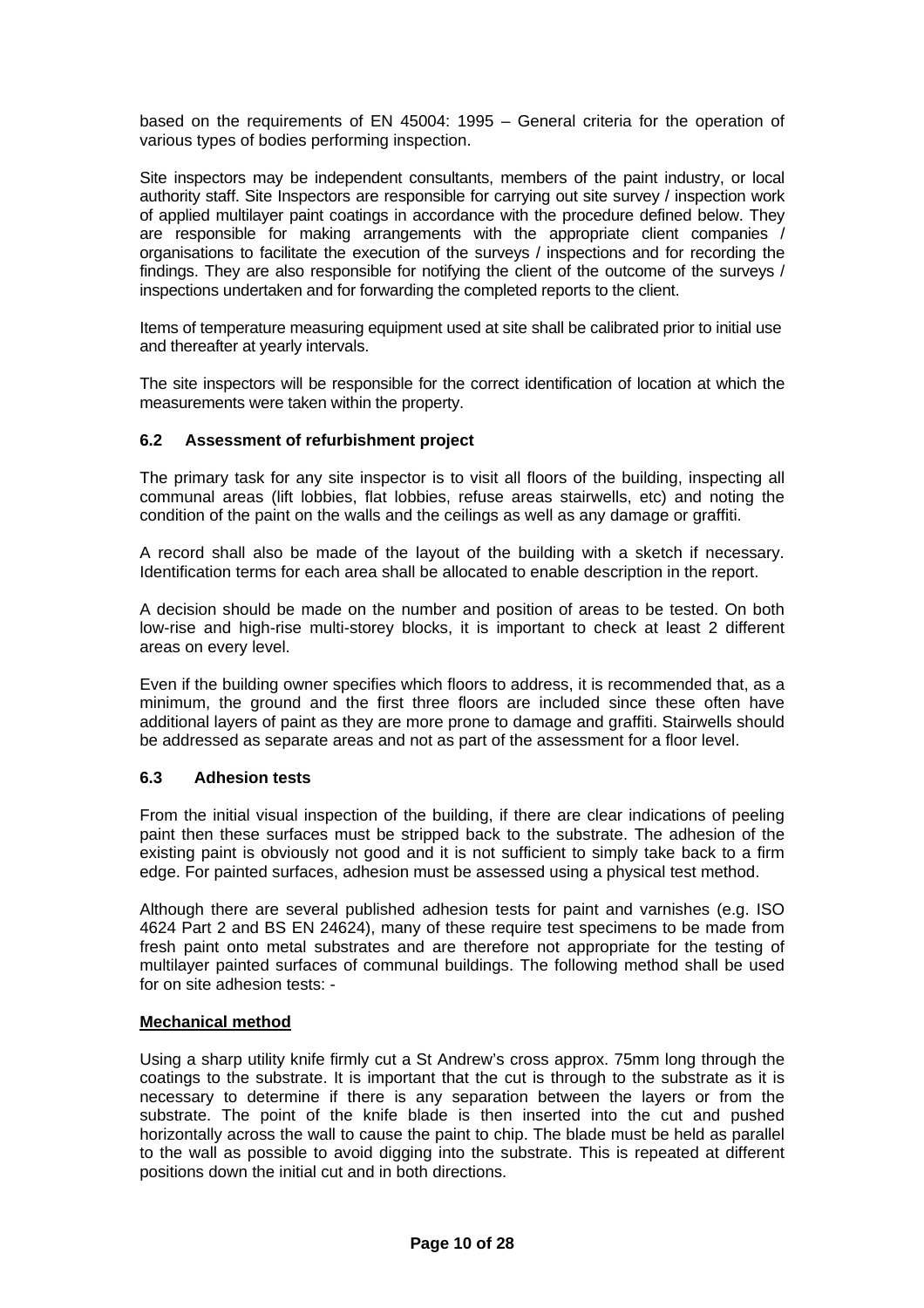The quality of the adhesion is evaluated from the ease with which the coatings separate and the size of the flake which can be generated.

If the flake is 10 mm or more in any direction, the recommendation for that surface should be to remove the existing paint layers and no further survey is required. If the paint flake is smaller than this dimension, or if there is any doubt about the adhesion of the paint to the walls, then it is very important that the thermal blister temperature test defined in Annex C is conducted (see below).

NOTE: When examining any flake, delamination of the surface of the substrate does not necessarily indicate poor adhesion of the coatings.

## **Adhesion at Elevated Temperatures**

The temperature at which the paint layers on a wall or other surface begin to blister can provide a good indicator of its adhesion qualities at elevated temperatures as opposed to ambient. The following on-site blistering test, further detailed in Annex C, should be carried out provided adequate health and safety precautions are in operation: -

To obtain the blistering temperature of the surface coating, an electric or gas-powered hot air gun fitted with a surface contact thermocouple shall be used. There are two types of gun available; those that have a variable heat source and are held a fixed distance from the surface and those that have a stable heat source and the distance between the surface and the gun can be varied.

The type of blister determined is important and application of the heat gun shall continue until either a surface temperature of 200ºC is reached or a blister forms that may be categorized as follows:

- 1. Blister remains on withdrawal of heat
- 2. Blister releases volatiles or decomposition gases
- 3. Blister extends for more than 10mm in any direction, or 6mm if the nozzle of the hot air gun is less than 20mm in diameter

## **6.4 Paint sampling**

A sample of paint may be taken to enable laboratory analysis of the surface coatings to determine number of layers, thickness of each layer, colour and type. The recommended method by which this can be achieved is as follows: -

With a utility knife, cut a "V" through the paint layers and place a small piece of sticky tape over this. Using the point of a knife blade, remove a small sample, including, if possible, some of the substrate, which will adhere to the sticky tape thus preserving the specimen. Whenever possible, remove a sample of the entire coating and substrate with an area of approximately 25mm x 25mm using a chisel. Place the sample in an appropriate container and label. The sample should then be returned to the laboratory for analysis. (See clause 6.5).

## **6.5 Laboratory microscopic examination of paint samples**

The microscopic examination should be conducted using a zoom stereomicroscope with binocular head, calibrated eyepiece and a light source with variable intensity and position.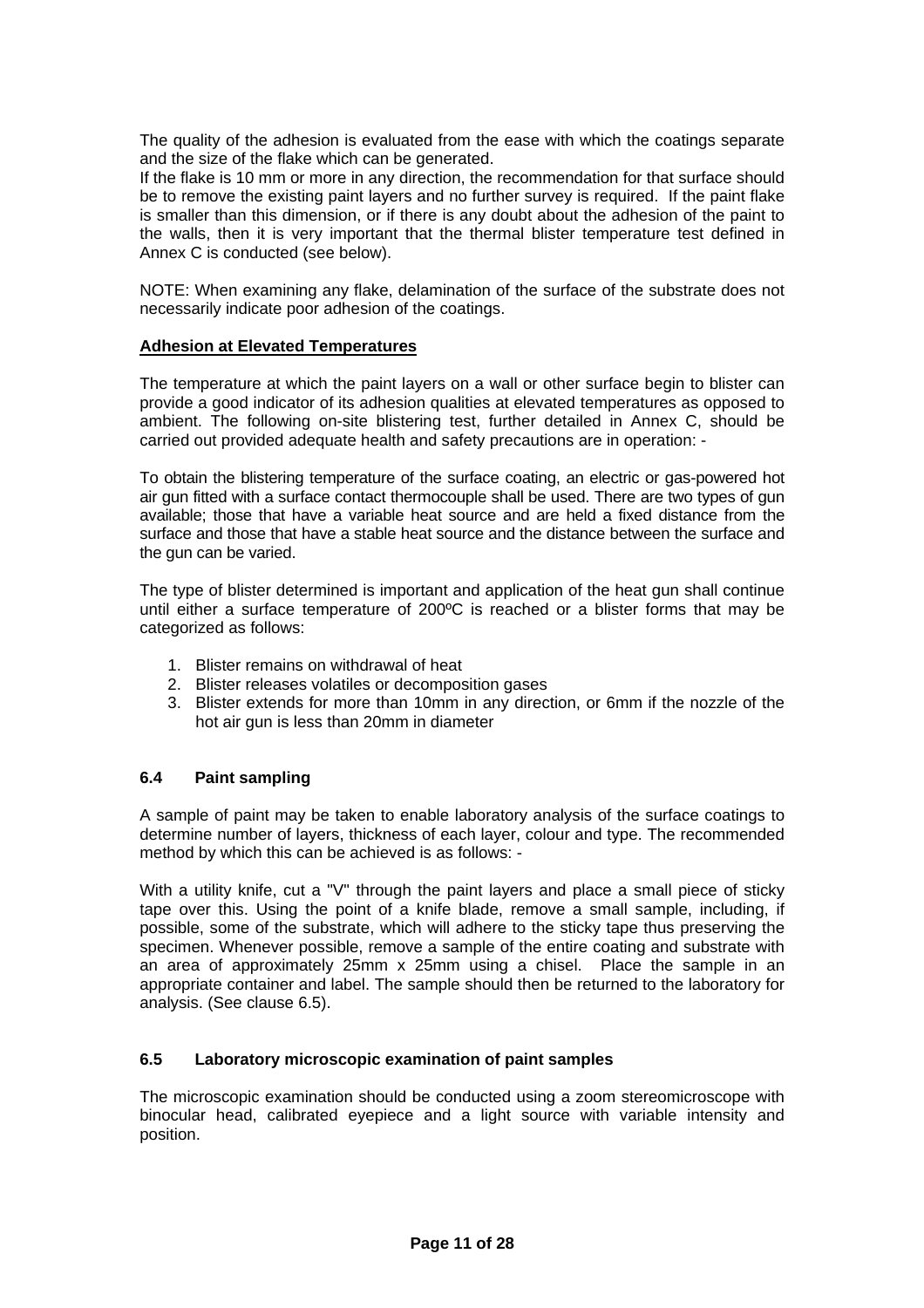The paint sample can be supported for microscopic examination using a pencil eraser with a vertical cut to hold the paint sample. Other mounting materials (such as plasticine or an equivalent) may also be used.

## **6.5.1 Sample preparation**

The preparation of an edge suitable for examination can be difficult but the following methods are usually successful: -

- a) Using a sharp knife cut the sample to expose a clean sharp edge. The knife blade can be scraped across the edge to further smooth it. This method can cause layers to smudge together and so care is required.
- Or
- b) Break the sample leaving a jagged edge with the layers visible. This method may not provide clearly visible layers.

## **6.5.2 Determining the number of layers**

It can be difficult to distinguish the individual layers, particularly if they are all of a similar colour. The following points provide methods that can reveal the different layers: -

- The sample edge should be viewed from different angles and positions.
- The angle of incidence and the intensity of the light should be varied.
- The edge of the paint sample should be washed with a small amount of clean water or industrial methylated spirits. This can often cause the layers to separate slightly.

## **6.5.3 Measuring the layer thickness**

The layer thickness should be measured using a graduated eyepiece in the microscope, but it should be remembered that the thickness is an "estimated average" as the thickness of each layer can vary even within a small sample. The layer thickness should be measured at 3 positions and the mean of these calculated.

## **6.5.4 Determining the type of paint**

Although paint companies can identify different specific forms of paint by various instrumental methods, it is generally only necessary to distinguish between lacquers, organic solvent based and water based paints according to the following methods: -

(a) Lacquer layers within the paint layers are easily identified visually as they have a characteristic dark glassy appearance when viewed from the edge of the sample. However, where a lacquer is on the exposed surface, identification can be more difficult. Moving the light source on the microscope can make it easier to identify surface lacquers.

(b) To identify organic solvent based and water based paints, the edge of the sample shall be brushed with a small amount of Indian ink and after a few minutes washed off with clean water. Where the ink washes off cleanly, this is a good indication of an organic solvent-based paint, as this type of coating will not absorb the ink. Water-based paints conversely will retain some of the ink colouring.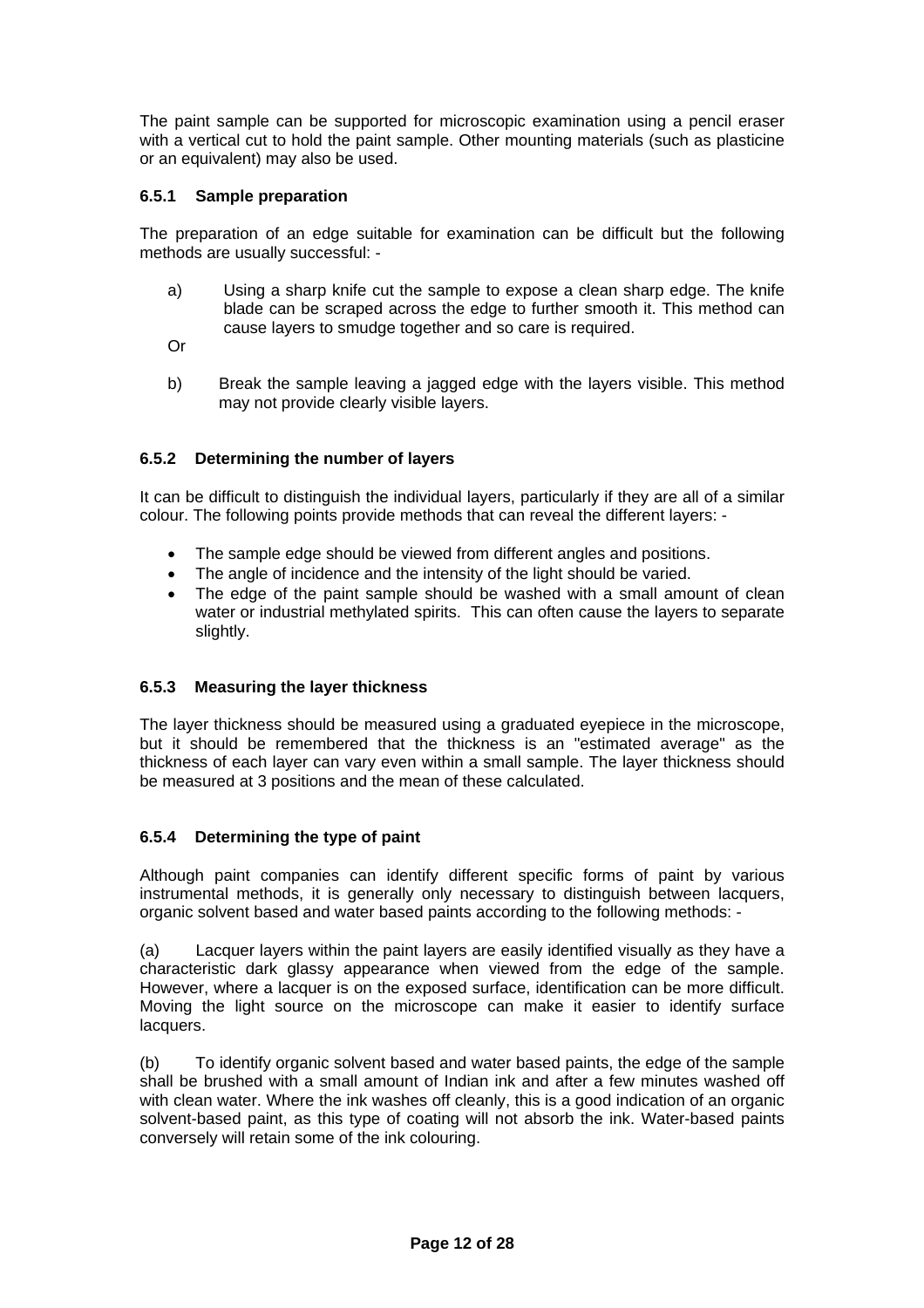NOTE: Other stains may also be used; for example, industrial methylated spirits into which methyl orange, methyl blue or similar dyestuff has been dissolved.

(c ) An alternative method of determining layer type is to view the flat surface of the sample through the microscope and dissolve the individual layers with a small brush soaked with industrial methylated spirits.

Water-based layers will dissolve and cause the industrial methylated spirits to go cloudy whilst oil based layers will only show a slight softening and they have to be scraped away to expose the next layer.

## **6.6 Methods of reporting.**

The site inspector shall record all inspection results and observations on forms applicable to the type of inspection undertaken.

The main report should include the following: -

- Summary to give details of scope, location and date of inspection carried out, including any parameters specific to the inspection.
- Introduction stating the points being considered when conducting the inspection and preparing the report.
- Site description giving brief details of the building, including construction and layout, coating type (i.e. smooth, textured, multi coloured fleck, etc) and any other conditions such as damp, graffiti etc.
- Test method outlining procedures followed whilst conducting the inspection.
- Tables of results for the site inspection of samples taken. The site inspection results shall include location of test, adhesion rating, blister temperature (where relevant), paint thickness, identification of paint layers (where relevant) and type of substrate.
- A discussion section analysing the results obtained. This section should usually be broken down into specific areas of the building, and will form a basis for the recommendations.
- Unambiguous and concise recommendations that state the course of action to be taken for redecoration of the inspected areas of the building(s). Ultimately, it is the specifier in discussion with the manufacturer who knows the capabilities of the various systems that they manufacture. The independent inspector shall not therefore recommend any commercially available paint system or systems.
- A conclusion usually giving an overview of the existing condition of the coatings.
- Validity statement limiting findings and recommendations to the building inspected.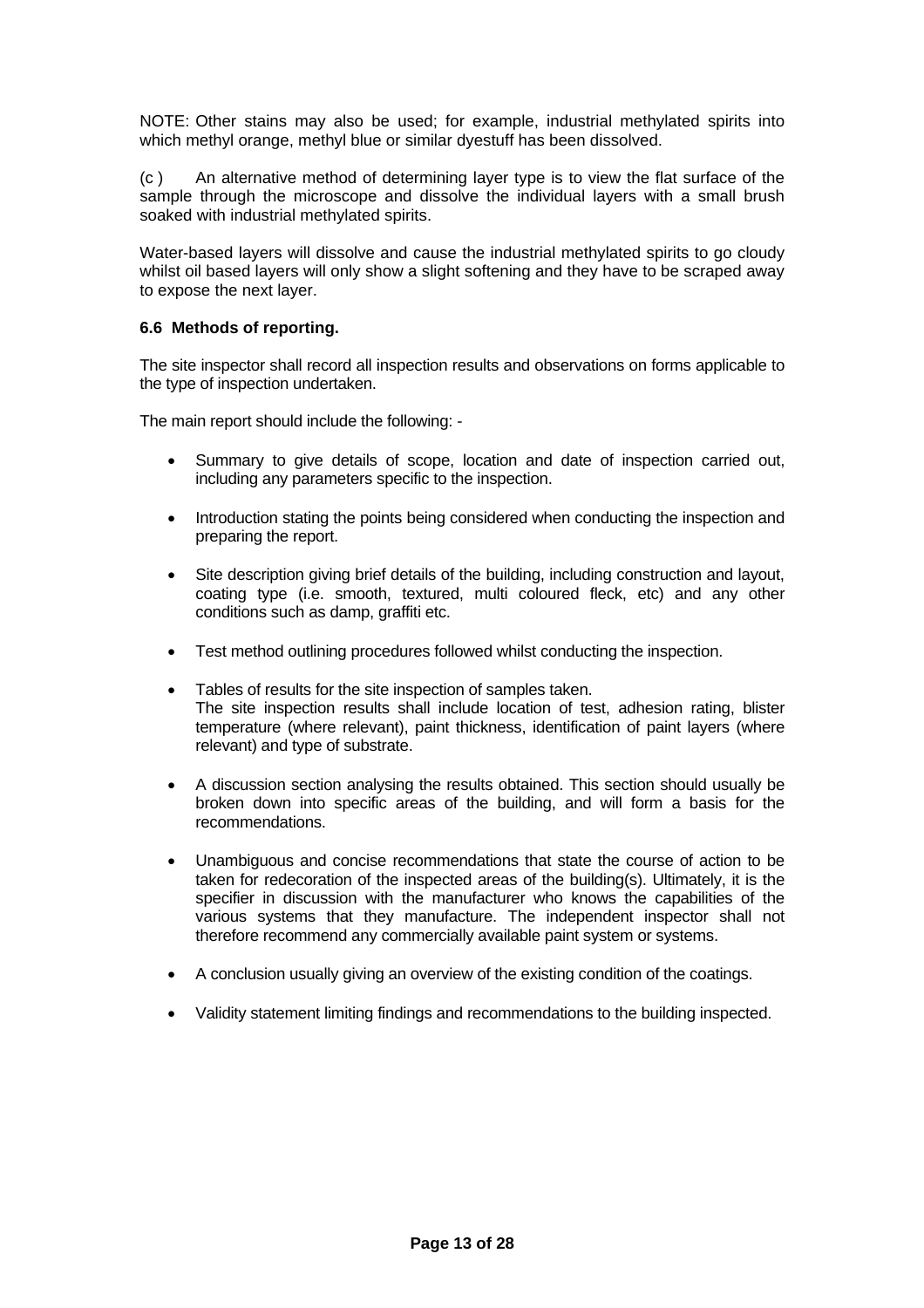## **7 Deciding on the appropriate redecoration method for multilayer paint situations**

**Prior to any redecoration process, the Building Owner or his nominated Responsible Person should ensure that a risk assessment is conducted and documented as required by the Regulatory Reform (Fire Safety) Order. One of the most important aspects of this assessment is to determine how important the fire performance of the surfaces of the building is to its overall fire risk and thus the nature of the site survey which may be required to be conducted.** 

The ultimate decision as to the redecoration process to take place rests with the building owner alone. The building owner may specify which tests he may require conducting to aid in the decision making process. He may also define the areas of the building he wishes surveying. The responsible inspector however should always conduct a walk through inspection of the entire building to determine the overall appearance of the building, which may help him in making his recommendations. The diagram below is designed provide an indication to the building owner of the factors he needs to consider when producing his reasoned risk prior to redecoration and also to decide the action to be taken based on the results of the site inspection.

In making the decision the building owner shall consider the following points:



In situations where the adhesion is poor in certain small discrete areas only, there may be no justification for removing the paint from the whole building since complete removal may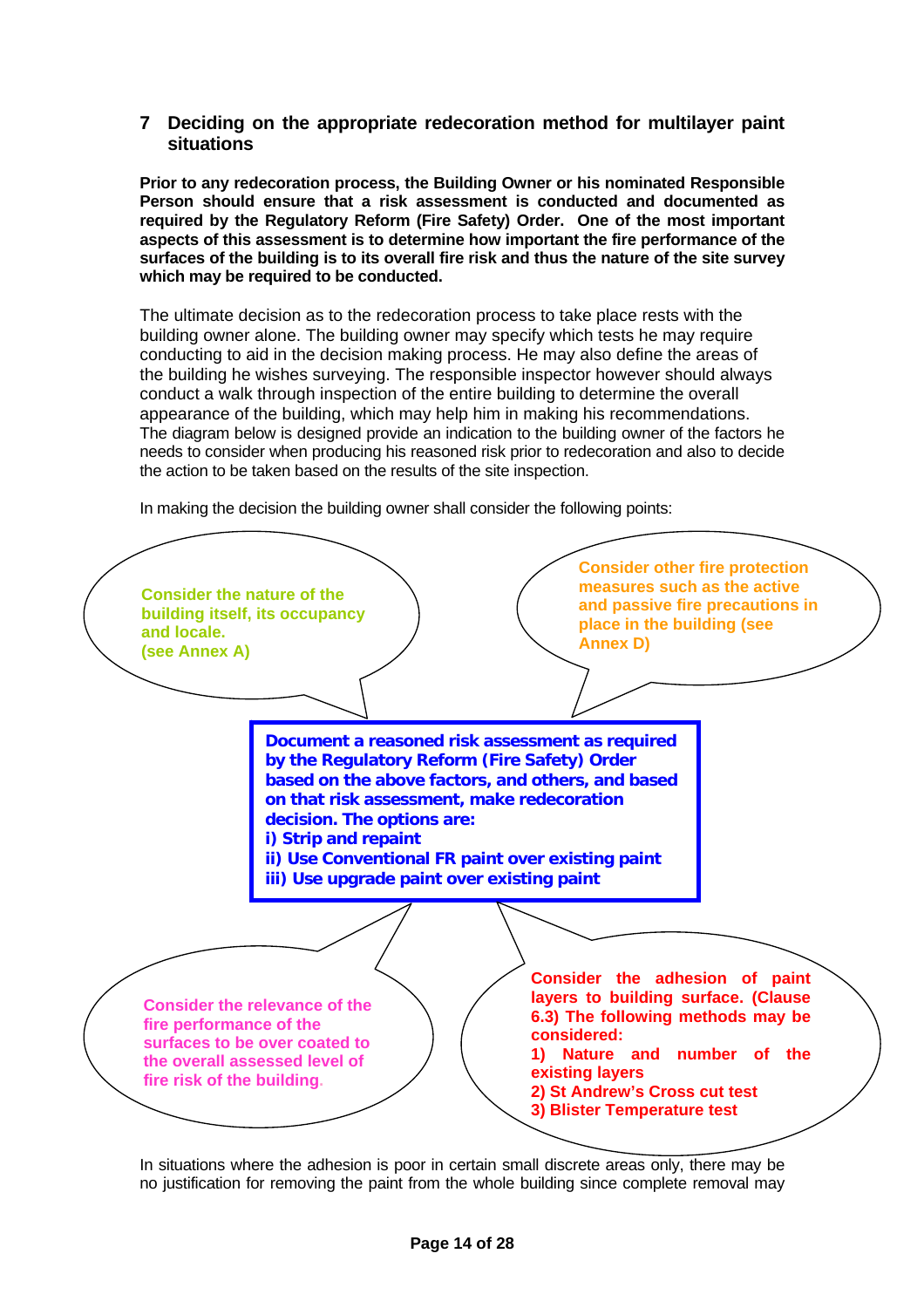be expensive and disruptive. Consideration can be given, in these cases, to conducting a more detailed site survey to differentiate the areas which have good and bad adhesion and to consider removal of the paint coatings in areas of bad adhesion and then to use a fire upgrading coating system throughout the building.

## **8 Responsibilities of parties concerned**

## **8.1 Building Owner**

The ultimate responsibility for attaining a satisfactory level of fire safety within buildings rests with the building owner. However, both the manufacturer of the paint and the paint contractor employed to apply the chosen paint system shall ensure that the paint system used to redecorate the surfaces of a building does indeed meet the level of fire performance required by the use area. Guidance on the level of required fire performance may be found in Approved Document B – Fire Safety of the Building Regulations of England and Wales. Similar guidance is in the technical booklets that accompany the Building Regulations in Scotland and in Ireland (see Reference documents).

Prior to the painting process, the Regulatory Reform (Fire Safety) Order requires that a fully documented fire risk assessment be conducted to determine what effect the addition of the paint system will have on the fire performance of the building, in particular the communal areas. Records must be kept of any change to the building and any documentation relating to the fire performance of the materials used.

The building owner or his delegated 'Responsible Person' may nominate a Competent Person\* to oversee the fire risks in a communal building and to ensure that those responsible for the building are able to fully define the nature of the substrate and existing surfaces to be redecorated, the nature of the building and the active and passive fire protection measures employed and that choice of paint system, the site preparation and paint application is conducted in a proper manner. An applicator employing operatives properly trained in the application of the chosen systems by the paint system manufacturer should apply the chosen paint system and the building owner or Responsible Person (or his nominated Competent Person) should ensure that this happens. If complete removal of defective coatings (stripping) is considered to be necessary, the building owner should arrange for this to be conducted according to standard 'health, safety and environment risk assessments, permits to work, etc' measures, which include the need for adequate ventilation and continuous air monitoring throughout the removal process. Additional legislation may also be applicable; e.g. COSHH.

\*Note: A Competent person is defined as an employee or an outside contractor (e.g. Building Surveyor, Fire Prevention Officer). Competence is demonstrated through sufficient training, experience and knowledge.

## **8.2 Paint manufacturer**

The paint manufacturer shall maintain a register of coating systems that provide a decorated surface to Class 0 or Class 1 (alternatively, Euroclass B or C) when applied to the standard multilayer painted substrate together with their fire test reports. The systems and procedures used for the refurbishment of communal buildings where there are previously applied multilayer paints shall comply fully with this Code of Practice.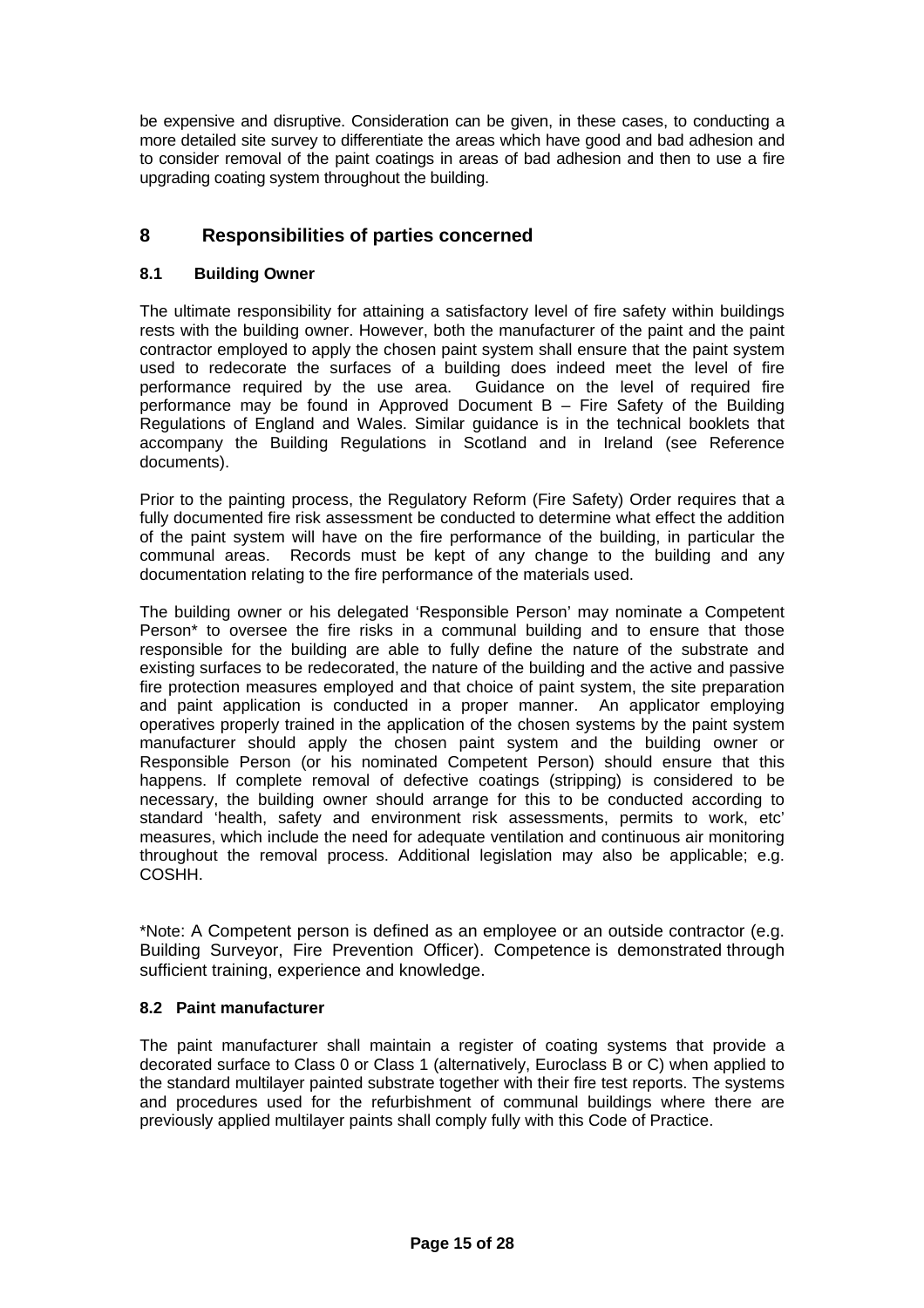## Caution:

The multilayer substrate is well adhered and simulates a defined fire performance on walls which have paint surfaces which are well adhered and which when subjected to heat will blister at temperatures of 200°C and above. At the moment, evidence does not exist that the paint systems which will upgrade this substrate will or will not upgrade paint systems on walls which will blister at temperatures below 200°C.

The paint manufacturer should strongly recommend that the specification issued to the applicator accurately replicates the actual system that has been tested in respect of preparation of substrate, primer, number and thickness of coats and method of application. The paint manufacturer should provide evidence of the products and systems performance, including test report numbers & classifications.

A detailed painting specification, appropriate to the buildings to be coated may be provided to the specifier covering the due processes required to achieve the desired finish and level of protection. A copy of this specification should be made available to the applicator PRIOR to the tendering process.

When requested the paint manufacturer should offer training for building managers and/or building maintenance personnel. These courses may include demonstrations on graffiti removal and record keeping, including clear reference to the original specification to aid selection of touch-up systems.

## **8.3 Paint system applicator**

It is strongly recommended that paint system applicators should register individuals who are trained as applicators of fire retardant paint systems.

Many paint manufacturers keep lists of applicators that have received training in the use of their products. The paint system applicator should ensure that the appropriate site preparation occurs and that they comply fully with the application instructions of the paint manufacturer and to British Standards relating to the decorating process (BS 6150: 1991 and BS8000). The paint system applicator shall issue a Correct Stage Application Document to the building owner.

The paint system applicator shall be responsible for adhering to the specification, particularly in respect of preparation of substrate, primer, number and thickness of coats and method of application. The applicator shall carry out a process of self-assessment during a contract, and shall sign the work off as having been carried out to the necessary standard. If specific issues occur whilst preparing or coating, these should be brought to the IMMEDIATE attention of the manufacturer, the building owner, or his delegated representative.

## **8.4 Regulatory Control**

Guidance on the appropriate fire performance for communal buildings is given in the Building Regulations Approved Document B and equivalent guidance in Scotland and Northern Ireland.. Other pieces of legislation must also be taken into account, such as the Regulatory Reform (Fire Safety) Order and the Houses of Multiple Occupation Order. It is the building owner's responsibility to ensure this legislation is complied with. Speciifc advice on the relevant regulatory requirements may be available from local authority building control officers, fire precautions officers and environmental officer or appointed Approved Inspectors who control or police the systems in place within the UK.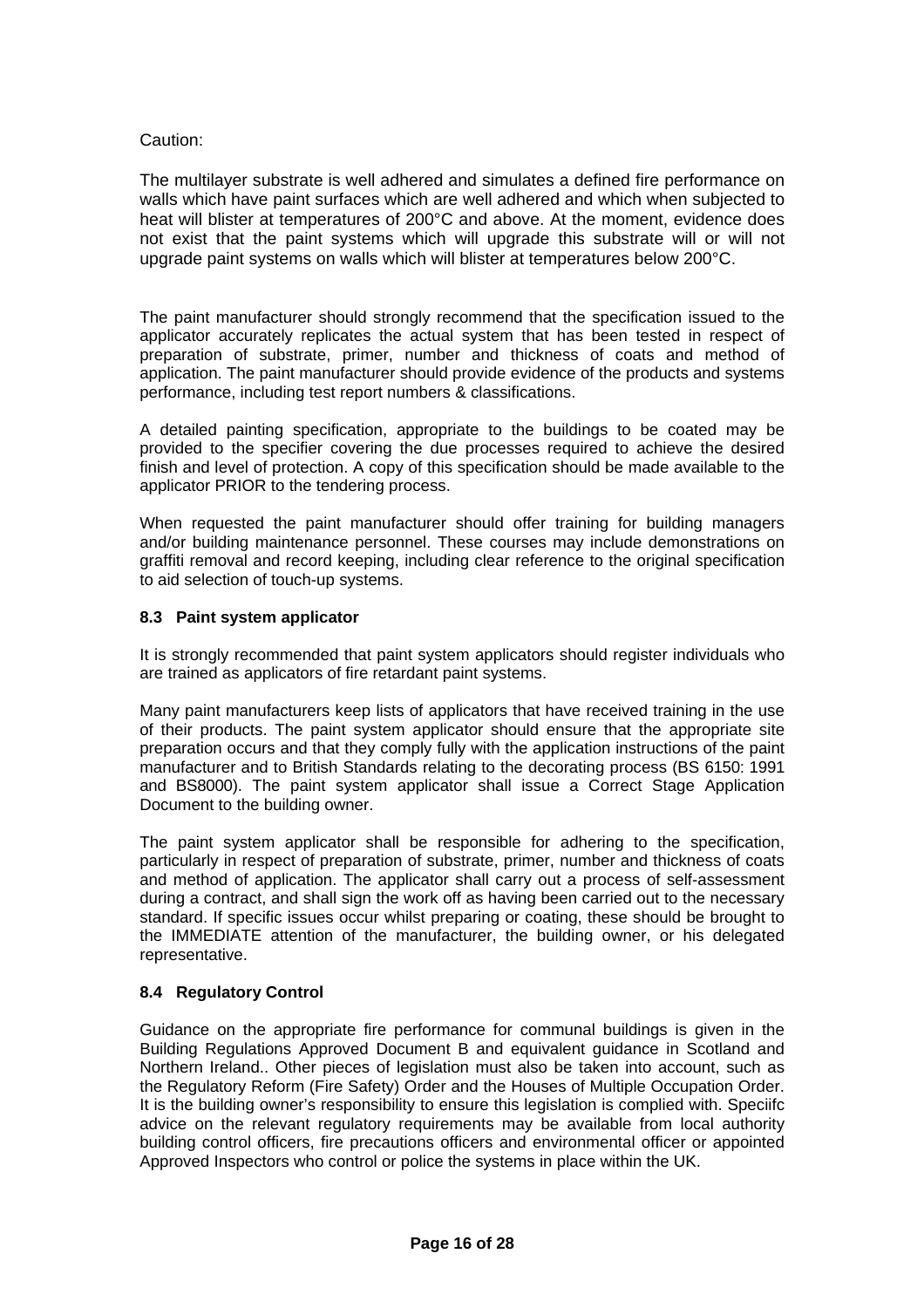## **8.5 Fire Test Laboratory**

The Fire Test Laboratory shall be nationally accredited to carry out BS476 and EN reaction to fire tests. A Notified Body shall perform classification of painted surfaces based on the EN fire test reports according to the essential requirements of the European Construction Products Directive.

The Fire Test Laboratory shall ensure that paint manufacturers provide full descriptions of paint systems for inclusion in their laboratory reports. This is to ensure that sufficient information is available to uniquely identify the paint system, coverage rates, etc and to be able to ensure that the paint contractor can reproduce these exactly when applying the system in its end use. They will also monitor and record the preparation of test specimens to ensure that these also comply with the description of the systems.

## **8.6 Site Inspector**

The responsibility of the Site Inspector is defined in Clause 6.1.

## **9 Fire performance of paint finishes**

## **9.1 General**

The suitability of a coating system will be determined by assessment of its ability to meet the requirements of Class 0 or Class 1 (alternatively Euroclass B-s3,d2 or C-s3,d2), as defined when applied to the standard multi-layer painted substrate (see Annex B). The standard multi-layer painted substrate is representative of painted surfaces of concrete, brick, breezeblock, and other masonry, plaster, paper-faced and skimmed plasterboard, where the blister temperature of that surface is 200°C or above. It is not representative of painted wood-based substrates or surfaces that blister below 200°C.

## **9.2 Information to be supplied to the Fire Test Laboratory**

When submitting paint systems for test, the manufacturer must supply full details of the coating system, including all variables known to the manufacturer or considered by the test laboratory as likely to affect its fire performance. The manufacturer shall provide full details of the method of application for the complete coating system, including any preparation of the substrate, the method of application, any preparation of the 'in-can' coating product (e.g. thinning or dilution) and the nominal wet application weight for each coat. All possible variations shall be provided, including (but not limited to the following):-

- Preparation of the substrate (e.g. scoring, abrading, washing, etc).
- Primer or any other preparatory coats or treatments.
- All coatings used for upgrading purposes and/or decoration.
- The coverage rate of each of the coatings in the system, including the nominal mass per unit area as well as the maximum and minimum mass per unit area of application that are acceptable in practice. The mass per unit area must include the coverage value expressed in square metres per litre of coating (or other value as appropriate to the product) and how the volume of wet coating is determined (i.e. allowance for any thinning of the 'in can' coating).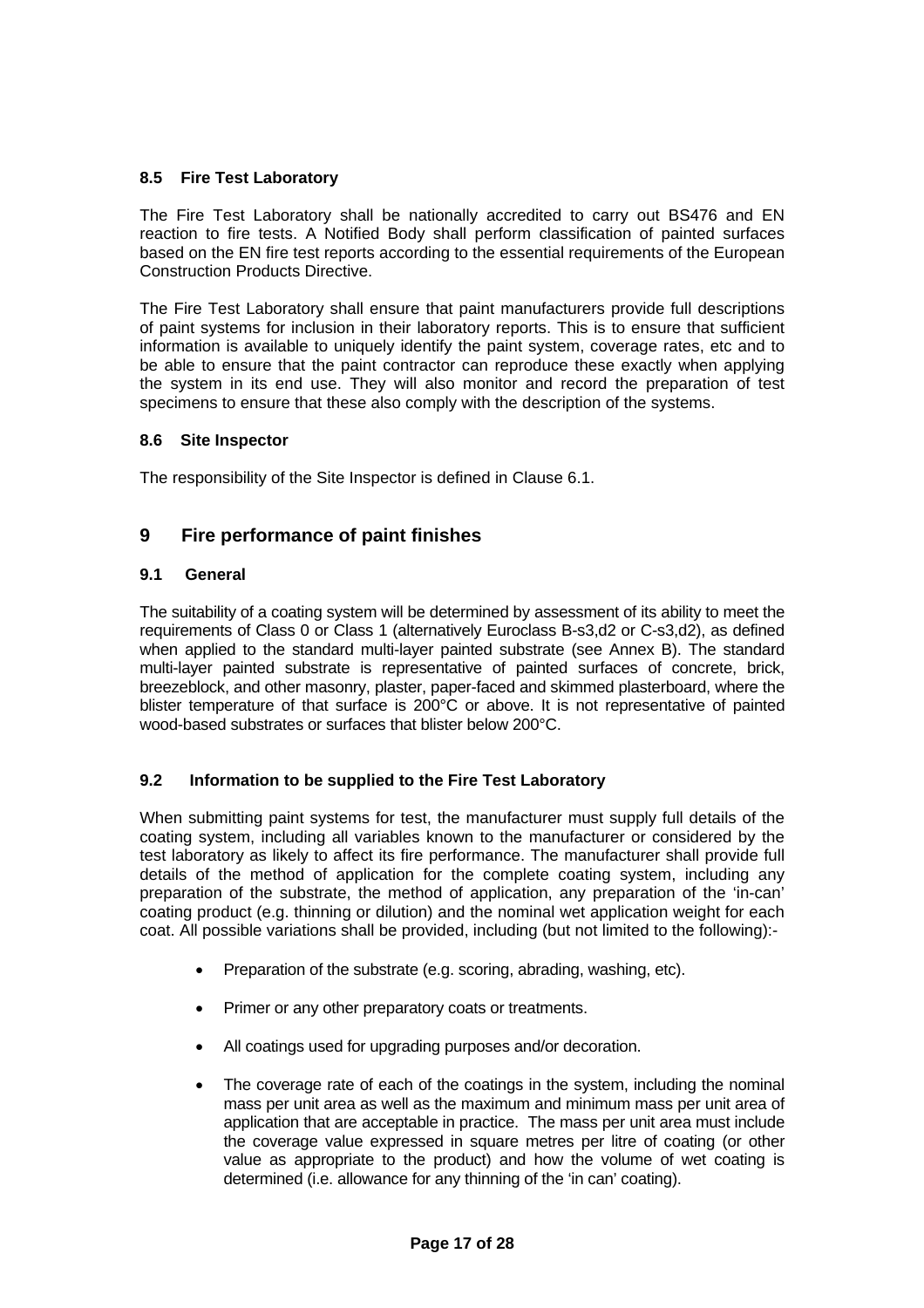- The specific gravity (or density) information for each coating in the system since this connects spreading rate and weight/volume data.
- The percentage solids, as this will link wet film and dry film thickness values.
- All possible methods of application (e.g. brush, roller, spray).
- Full details of how the actual application weights are determined during the application of the coatings in practice.
- The minimum (and if appropriate, the maximum) time between all coats.
- Colour variations in any of the coats.
- Variations in any of the coats within the system (e.g. different types of primer coat or finish coat).
- Different types of wall substrate (e.g. brick and plaster, plasterboard) to which the coating will be applied.
- Compositional detailing the presence of flame retardant ingredients\*

\*Some information that is commercially sensitive and may be retained on file by the Fire Test Laboratory may be excluded from any reports but the presence, or absence, of this information should be confirmed.

Where different conditions are used in the application of the coating system to obtain Class 1 and Class 0 performance levels (e.g. different numbers of coats or different application weights), this shall be clearly stated by the manufacturer.

## **9.3 Fire testing requirements**

Tests shall be conducted in accordance with:

1) BS 476: Part 6: 1989 and/or BS 476: Part 7: 1997,

Or

2) BS EN 13823:2001 and BS EN ISO 11925-2: 2001,

as relevant to the classification concerned, at an accredited Fire Test Laboratory for performing these tests in relation to this type of product.

The test specimens shall be prepared on the standard multi-layer painted substrate as defined in Annex B of this Code of Practice.

For each full test conducted an additional multilayer substrate board shall be selected. Before preparation of specimens for test, the manufacturer shall select from the batch the substrates to be prepared (i.e. over coated) and the Fire Laboratory shall retain the other board.

The samples of coating system shall be applied to the standard multi-layer substrate. The application may be by the manufacturer or his selected agent but it is an essential requirement that the test specimen panels and paint samples remain at all times under the supervision and security of the Fire Test Laboratory. Under no circumstances shall the test specimens be released to a third party, including the manufacturer or his agent.

The Fire Test Laboratory shall witness and monitor the preparation and application of the complete coating to the standard multi-layer substrate and the application weight (in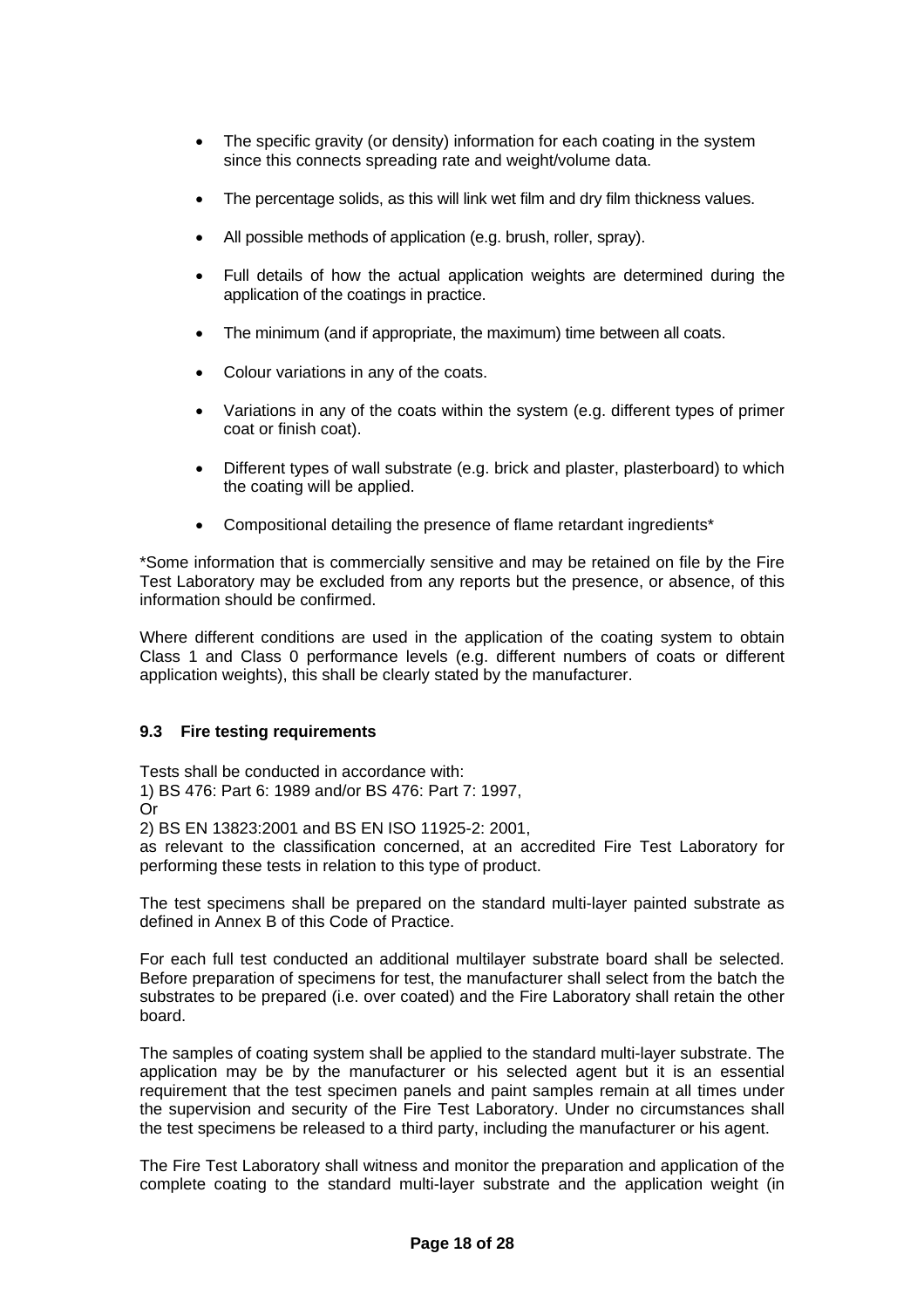$g/m<sup>2</sup>$ ) of each coating shall be monitored in accordance with the supplier's instructions for measurement on site and also (if different) as specified by the Fire Test Laboratory. The Fire Test Laboratory shall record the actual application weight of each coat.

It is recognised that the application of fire retardant paint systems is often difficult to accurately control and for this reason it is important to investigate the effects of practical variations that are possible from the nominal weights provided by the supplier. To assist in the consistent and accurate application of the required weights, special procedures may be necessary. For example, the multilayer substrate may be inserted into a matching hole in a larger board to provide a larger surface for the application of an increased amount of coating. Once the paint system has been applied the test specimens, still with the coating wet, shall be stored vertically.

Where specified by the manufacturer of the paint system, minimum or maximum prescribed periods may be left between some or all coats and if so specified, this information shall be included in the test report.

The test specimens and the extra multilayer substrate board shall be conditioned according to the conditions specified in the relevant fire test standards and by the manufacturer.

The manufacturer shall be given the opportunity to witness all fire testing of the prepared test specimens to the relevant standards.

The pre-selected standard multilayer substrate panel or panels shall be subjected to a control test to confirm its initial performance prior to testing the 'upgrade' coated panels to the relevant standard.

The results of the tests on both the uncoated standard multilayer painted substrate and on the coated substrate shall be incorporated into the same test report.

## **9.4 Reporting of results**

The Fire Test Laboratory shall report the results of the test(s), as determined during the above procedures, directly to manufacturer.

The test report shall include the following information as a minimum. A clear distinction shall be made between the data provided by the manufacturer of the paint system and data determined by the Fire Test Laboratory.

- a) reference that the test was carried out in accordance with the relevant standard;
- b) any deviations from the test method;
- c) name and address of the Fire Test Laboratory;
- d) date and identification number of the report;
- e) name and address of the manufacturer/supplier, if known;
- f) date of sample arrival;
- g) identification of the product;
- h) a general description of the product as required in Clause 8.1 of this Code, together with the form of construction of the test specimen;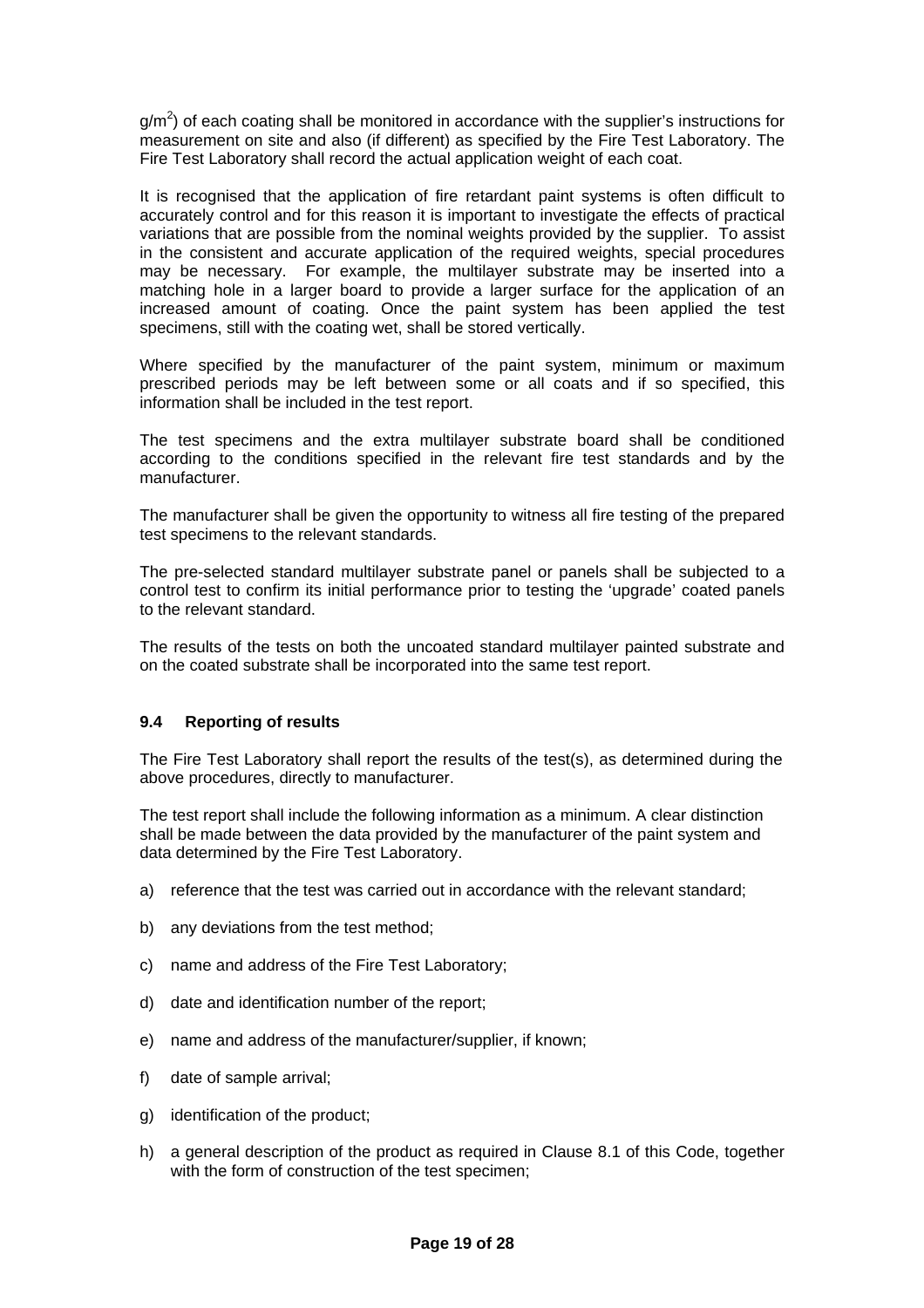- i) details of conditioning;
- j) date of test;
- k) test results for the paint system applied to the multilayer substrate and test results for the multilayer substrate alone expressed in accordance with the relevant standard;
- l) observations made during the test;
- m) the statement 'The test results relate to the behaviour of the test specimens of a product under the particular conditions of the test. They are not intended to be the sole criterion for assessing the potential fire hazard of the product in use'.

## **10 Site practice**

Site management should comply with BS 8000 Part 12 and BS 6150, especially section 2 (design, specification and organization), section 5 (application and practice) and section 6 (maintenance). The Regulatory Reform (Fire Safety) Order which replaces the Fire Precautions (Workplace) Regulations also requires that a risk assessment be carried out as to the consequences of the work being conducted on fire safety, i.e. both during the work and after the work is completed. The risk assessment should be dynamic and grow or change as the building requires more maintenance.

The applicator must ensure that all operatives and visitors on site are provided with personnel protection equipment as necessary and adequate supervision to implement a 'Safe System of Work'. This should be in accordance with BS 7182 & BS 1651. Provision, at all times, must be made for the clear passage of building users. The contractor should obtain Material Safety Data Sheets for the products to be used and should carry out a COSHH assessment (where appropriate) to ensure that all materials can be used safely. Where necessary, additional Health & Safety procedures may need to be implemented.

All building occupants shall be notified in writing by the contractor prior to commencing work, with explanations about the nature of the works, limitations of access and egress, and possible health implications for persons with breathing or allergy problems.

During the application of the paint system, the site should be supervised and inspected periodically to ensure the paint system applied is that which has been approved and is being applied correctly.

Contractors should employ only applicators trained by the paint system manufacturer. The applicator(s) shall strictly adhere to the specification, particularly in respect of preparation of substrate, primer, number and thickness of coats and method of application. If it is not possible to use applicators trained by the paint system manufacturer, the site supervisor, who is independent of the paint applicator, must ensure that the paint system is applied following the specific instructions of the paint manufacturer.

The applicator must ensure that the substrate is in a sound condition for the full application of the proposed coatings. The paint system manufacturer shall also be made aware of the need for repairs to the substrate since repairs made may effect the performance of the paint systems.

The moisture content of the substrate and of the surface to be coated is important in terms of adhesion. Air temperature and relative humidity all have a bearing on drying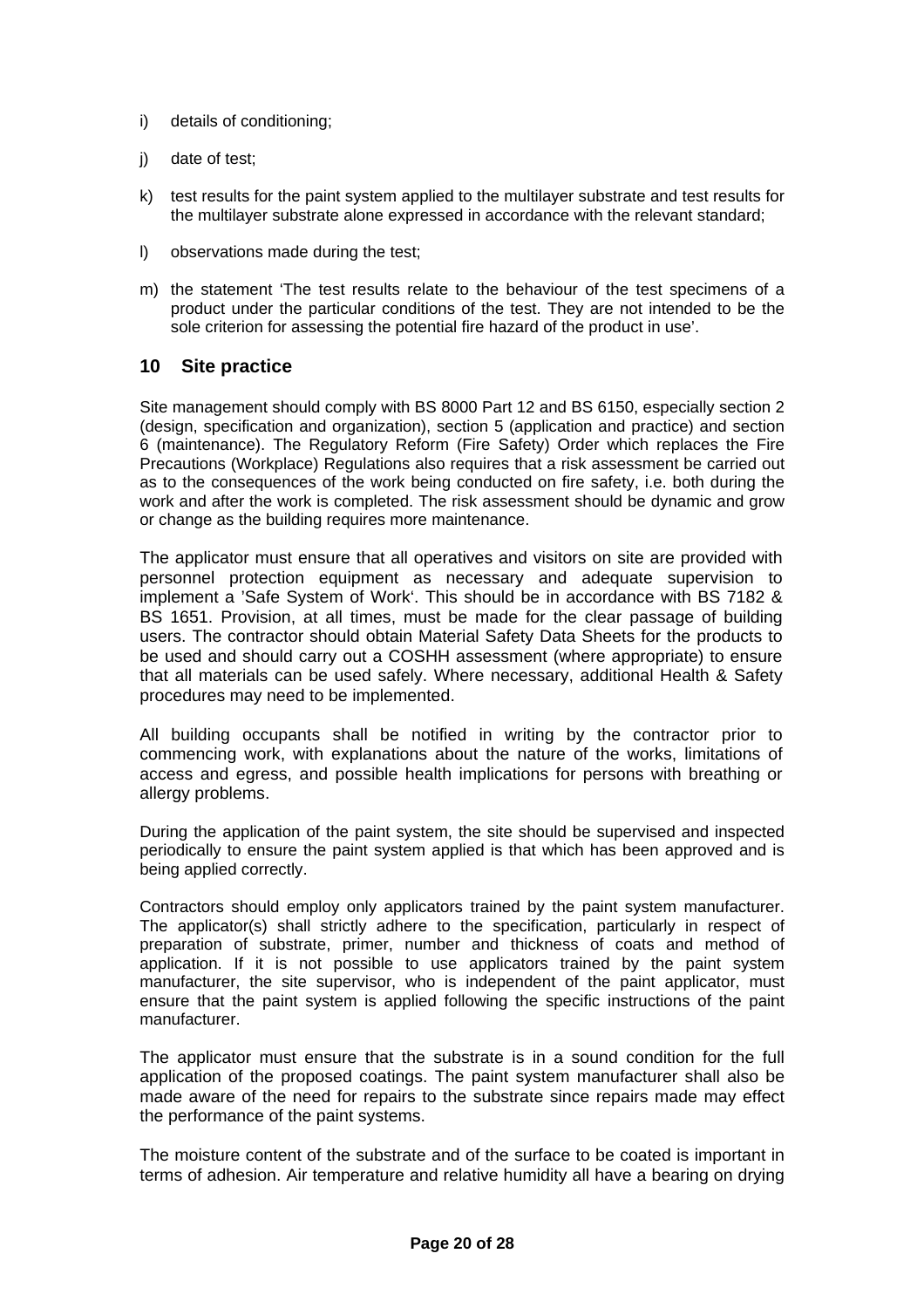of applied materials. Issues should be brought to the attention of the specifying body and the paint manufacturer; any measures taken to ensure that conditions are improved (possibly by suitable methods), or that application is deferred until they improve should be discouraged. Pressure from a specifying body to ensure that contracts are completed (irrespective of prevailing site conditions) should also be discouraged.

It is recommended that all surfaces that are to be coated shall be tested for moisture content and temperature levels and shall be within the limits as specified by the system manufacturers prior to application.

Any problems encountered on site should be referred IMMEDIATELY to the specifier, his agent or the paint manufacturer as appropriate.

## **11 Record keeping**

Building owners should maintain a database to show what has been done during refurbishment of communal buildings, including filing of supply and application certificates.

These database records should include, as a minimum, the following:

- Date of upgrading/ last painted
- Details of system applied
- Whether stripped or over coated
- Contractor and/or paint system applicator
- Health and Safety information

On schemes where the Construction (Design and Management) Regulations apply (which will be in the majority of cases), the Health and Safety File should also include this information but it may not necessarily be readily available when the next cycle of redecoration is programmed.

Trained paint system applicators shall complete site record forms that should be filed by their contracting organisation for possible audit by recognised site supervisors. They should also file procedural documents for possible auditing by the paint manufacturers.

Fire Test Laboratories shall maintain technical files on paint systems tested. These files shall include application weights of paints applied as well as the declared formulations and batch numbers.

## **12 House keeping**

The building owner should maintain good fire safety management in communal buildings. Where these buildings fall under the Houses of Multiple Occupation legislation, the building owner must address these issues in his dynamic and on-going fire risk assessment. The strategy involved should include avoidance of potential fire sources such rubbish or furnishings stacked in escape ways (stairs, corridors or in front of fire doors).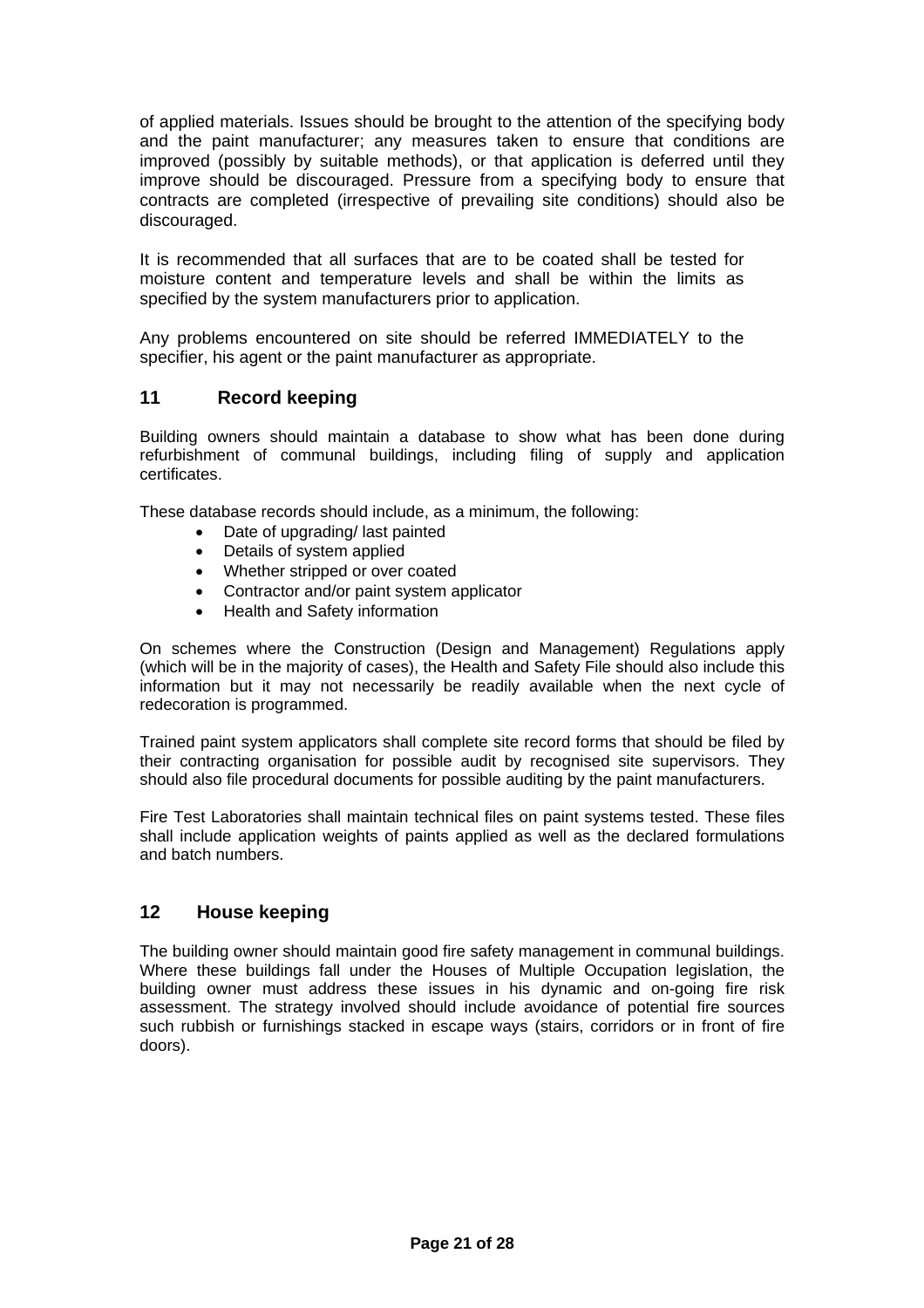## **ANNEX A**

## **Fire Risks in Communal Buildings**

## **A.1 General**

Guidance on meeting provisions for fire safety in a building is detailed in Approved Document B of the Building Regulations. Much of the guidance is given in terms of performance to standard fire tests (such as BS 476 Parts 6 and 7 for heat propagation and fire spread on internal wall and ceiling linings).

## **A.2 Reaction-to-fire performance of wall and ceiling linings**

Approved Document B gives guidance on satisfactory fire performance for internal wall and ceiling linings based on their ability to inhibit the spread of fire within the building. The internal linings shall adequately resist the spread of flame over their surfaces and, if ignited, they shall have a rate of heat release that is reasonable under the end-use circumstances.

Linings are classified according to the performance in either BS 476 tests or CEN methods such as BS EN 13823 (SBI) and BS EN ISO 11925-2 (Small flame). The comparative classification of linings according to the national and European systems is shown in Table 10 of Amendments 2002 to Approved Document B (Fire safety).

## **A.3 Assessment of fire risks in a communal building**

All parameters given below should be considered by building owners (or their appointed Competent Person\*) to determine how they should upgrade a welladhered multilayer painted surface to the higher levels specified in Table 10 of Amendments 2002 to Approved Document B (Fire safety).

The listing given below is not definitive and there may be additional parameters which are relevant to the assessment. Based on the findings of the competent person, there may be an argument for trade-off in terms of the classification of the paint system to be applied.

\*Note: A Competent person is defined as an employee or an outside contractor (e.g. Building Surveyor, Fire Prevention Officer). Competence is demonstrated through sufficient training, experience and knowledge.

## **Parameter**

- 1) The nature of the building occupancy
- 2) The nature of the building's locale
- 3) There is more than 1 fire escape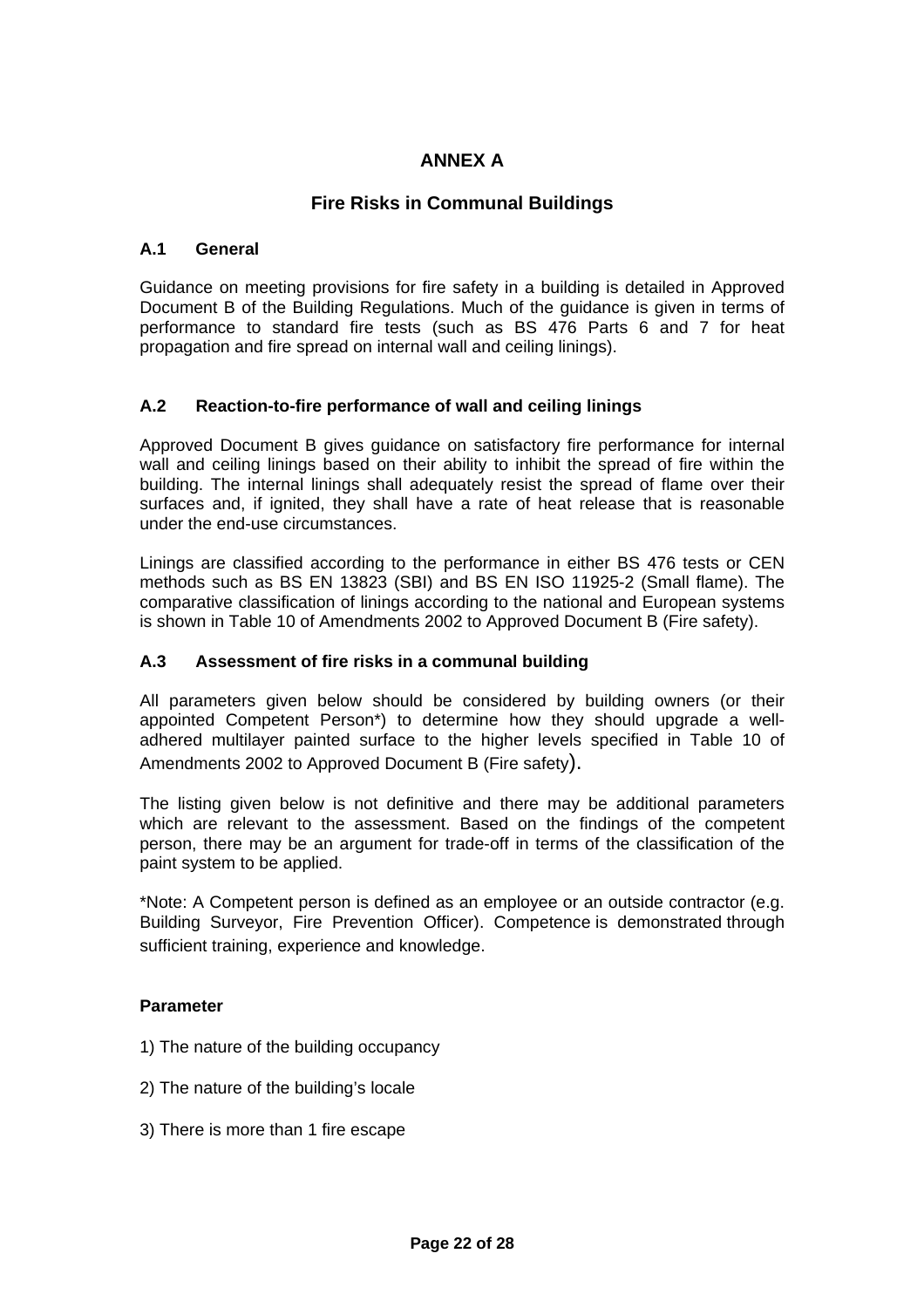4) Fire doors are well fitted and working correctly and encompass self closers on each landing into any stair well.

5) There are adequate fire detection systems within the building and these are all functioning properly

6) There are automatic active fire precaution systems within the building

7) There is easily accessible and well maintained fire extinguishing media within the building

- 8) No storage of rubbish within the building
- 9) A restricted entry system is present (or 10 applies)
- 10) A concierge is present (or 9 applies)
- 11) The building is less than 3 storeys
- 12) The building occupants do not have impaired mobility
- 13) Thickness of the existing paint layers and/or number of coats

14) All potential ignition sources should be removed from the areas of the building that are accessible to the public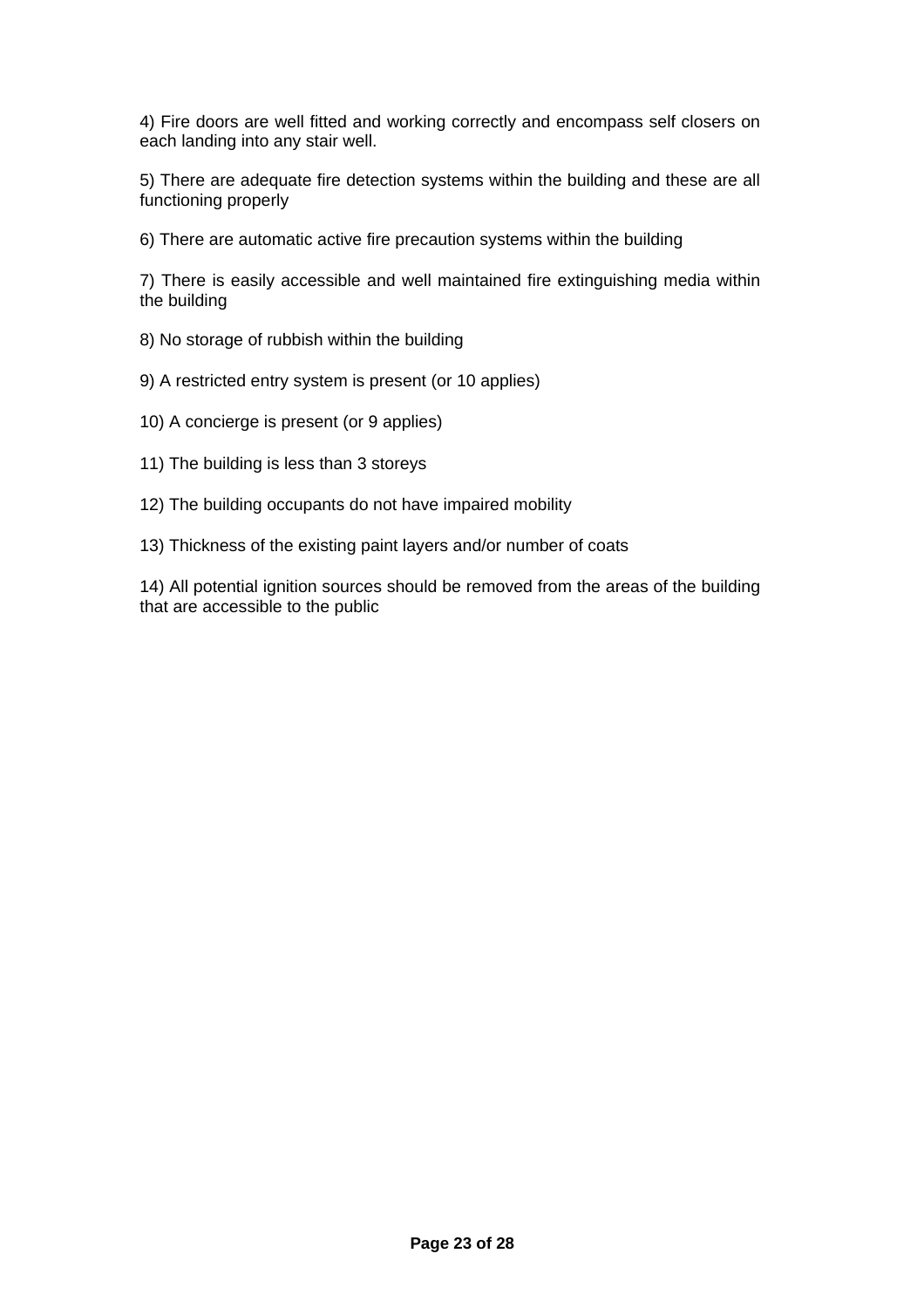## **ANNEX B**

## **Specification of standard multilayer painted substrate for use in reaction to fire tests**

## **B.1 General**

A standard multilayer painted substrate is required for the laboratory evaluation of fire retardant protective coatings that are supplied for use on multilayer paints in communal buildings. A reference substrate has been developed that simulates the fire hazard of multilayer paint systems which blister at temperatures of 200°C and panels having this level of fire performance shall be used for determining the efficiency of fire upgrading coatings supplied by paint manufacturers.

## **B.2 Description of standard multilayer painted substrate**

The standard painted substrate consists of 10 layers of assorted paint on 12.5 mm + 0.1 mm thick paper-faced plasterboard with a density of 800 kg/m<sup>3</sup>  $\pm$  100 kg/m<sup>3</sup>. The thickness of the multilayer paint coating shall be 0.5 mm  $\pm$  0.1 mm. The paint layers are all welladhered. This substrate shall be highly flammable and shall fully meet the performance specification given in clause B.3 below.

## **B.3 Specification of the fire performance of the multilayer painted substrate**

The multilayer painted substrate shall meet the specification in the table below when tested to BS 476 Part 6 and 7. These test results shall be confirmed on the prepared panels both on preparation of a batch of substrates (20 boards) and on a single panel before each fire test is conducted.

If a substrate is prepared for tests to BS EN 13823 and BS EN ISO 11925-2, it shall be prepared in an identical manner and is required to have the following fire performance characteristics to the following European Norms.

Table B.1 Specification of Fire Performance

| UK spread of flame performance<br>(BS 476-7) | Not less than 400 mm flame spread at 90<br>seconds and |
|----------------------------------------------|--------------------------------------------------------|
|                                              | Not less than 800 mm flame spread at 10<br>minutes     |
| UK fire propagation performance (BS          | A sub-index $(s_1)$ of between 32 and 38               |
| 476-6)                                       | and                                                    |
|                                              | An index of performance (S) of 40 to 50                |
| European reaction to fire                    | $FIGRA_{0.4MJ}$ > 2500, <3500 W/s                      |
| (BS EN 13823)                                | THR <sub>600s</sub> > 4, < 8 MJ                        |
|                                              | SMOGRA > 50, <120 m <sup>2</sup> /s <sup>2</sup>       |
|                                              | $TSP600s$ >50, <80 m <sup>2</sup>                      |
| European reaction to fire                    | Flame spread greater than 250 mm within                |
| (BS EN ISO 11925-2)                          | the 15s surface flame attack                           |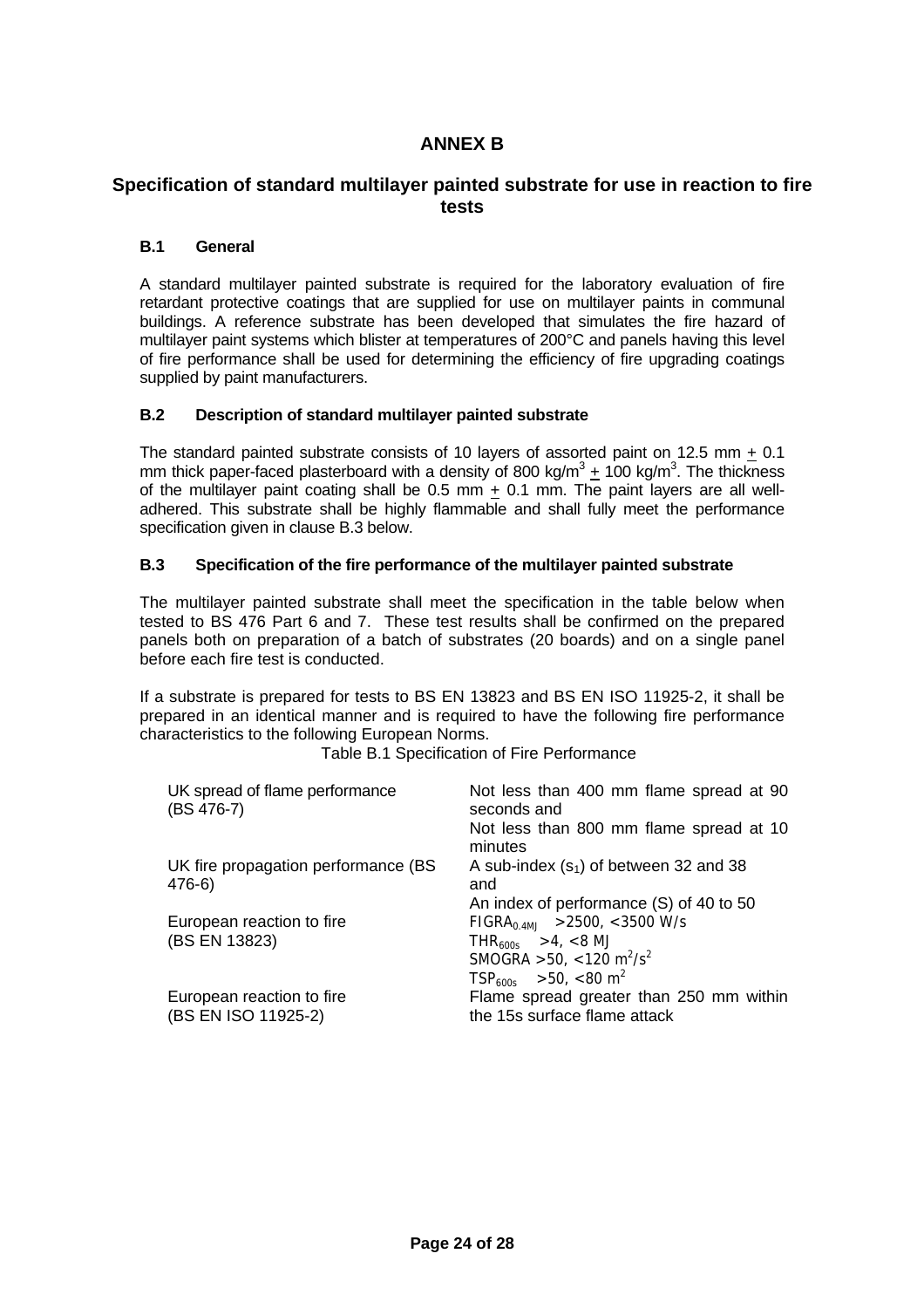## **B. 4 Example of a Multilayer Painted Substrate**

.

Table B.2 provides a general description of the layer-by-layer formulation of a typical multilayer painted substrate. The board consists of ten layers of paint each applied individually and with a time period of at least 7 days between coats during which each individual paint layer can dry and cure to ensure the absolute individuality of the layers.

| Coat No.       | <b>Description of Material</b> | <b>Type</b>  |
|----------------|--------------------------------|--------------|
| 1              | <b>Stabiliser</b>              | Cellulose    |
| $\overline{2}$ | <b>Gloss Paint</b>             | Cellulose    |
| 3              | Undercoat                      | Cellulose    |
| 4              | 2 pack Lacquer                 | Polyurethane |
| 5              | <b>Gloss Paint</b>             | Oil Based    |
| 6              | <b>Gloss Paint</b>             | Oil Based    |
| 7              | 2 pack Lacquer                 | Polyurethane |
| 8              | Isolator                       | Cellulose    |
| 9              | <b>Gloss Paint</b>             | Cellulose    |
| 10             | Gloss Paint                    | Cellulose    |

## **Table B.2 One example of typical paint layers on highly flammable multilayer painted substrate**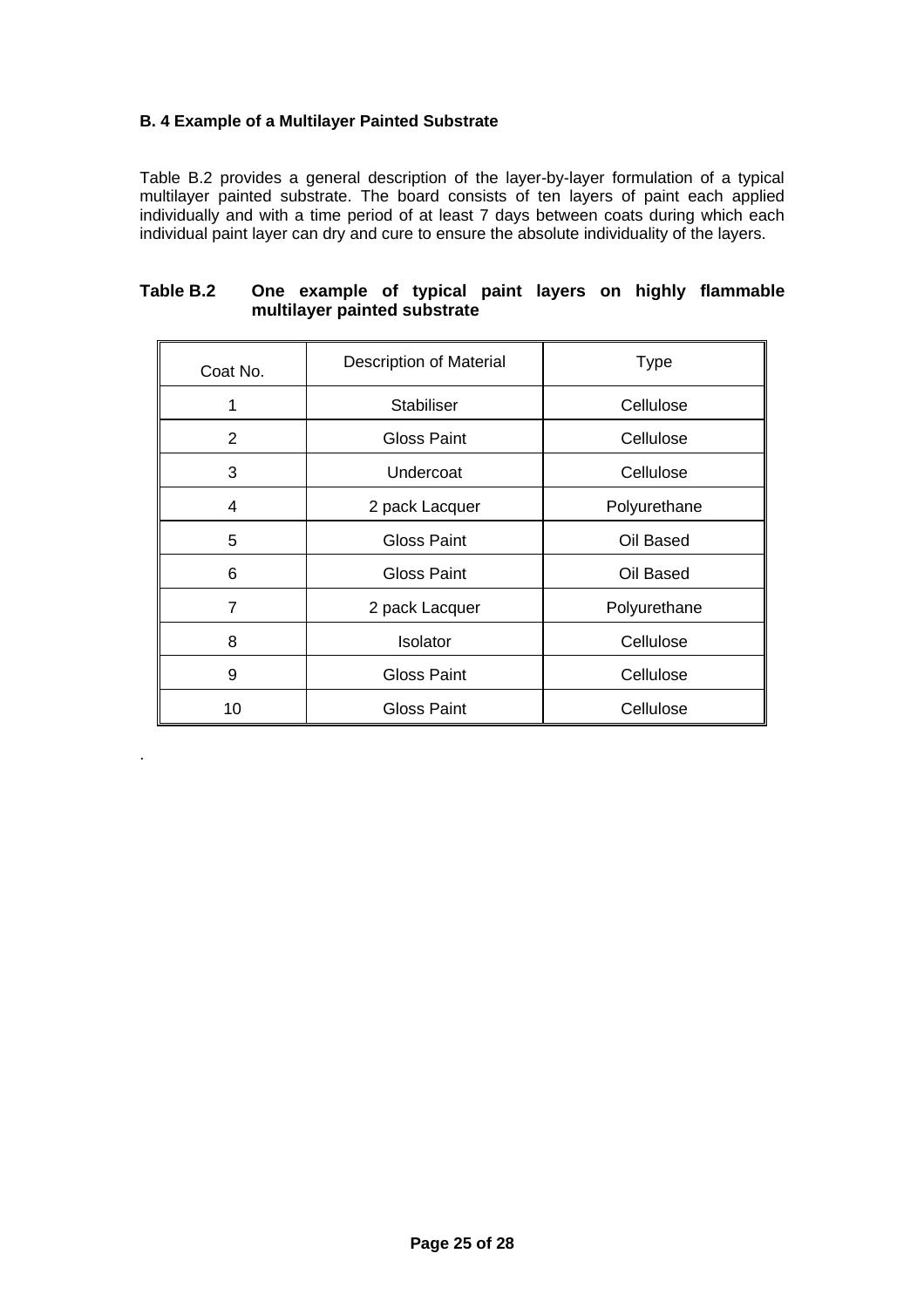## **ANNEX C**

## **Evaluating Adhesion at Elevated Temperatures: On-site thermal test for checking the quality of adhesion of multilayer painted surfaces in communal buildings**

The temperature at which the paint layers on a wall or other surface begin to blister can provide a good indicator of their adhesion to both the individual layers of paint and also to the substrate. The following on-site test method should be conducted by competent trained persons who are familiar with the use of the equipment and the health and safety precautions required. Prior to conducting any elevated temperature adhesion tests, the building owner's consent for carrying out this procedure shall be obtained.

**CAUTION:** When conducting elevated temperature adhesion tests, fire-extinguishing media must be available at the immediate location of said tests.

#### Test Method

The equipment should consist of an electric or gas-powered hot air gun fitted with a thermocouple that is connected to a precalibrated digital thermometer. The thermocouple shall be located in the centre of the "hot spot" created by the gun and in direct contact with the surface to be evaluated.

There are two types of gun available; those that have a variable heat source and are held a fixed distance from the surface and those that have a constant heat source and the distance between the surface and the gun can be varied.

In the case of heat guns with a constant heat source, where the distance between the surface and the nozzle is being varied, the operator should set the gun to the required heat range as prescribed by the manufacturer or as a result of previous calibration. The gun should then be held at a prescribed distance from the surface being evaluated. The initial distance from the surface should be predetermined to enable a temperature of approximately 150 $\mathrm{^{\circ}C}$  to be achieved and stabilised\*. The heat gun shall be gradually moved closer to the surface in 10mm stages with the temperature being allowed to stabilise\* at each stage, until the coating blisters or a maximum test temperature of 200°C is reached.

In the case of heat guns, where the distance between the nozzle and surface is fixed and the heat source is variable, the gun shall be held with the locating pins in contact with the surface being evaluated. The initial heat can be applied at an un-prescribed rate up to approximately 150 $\degree$ C, allowed to stabilise\*, then increased at a rate of approximately 1  $\dot{C}$ /second until the coating blisters or a maximum test temperature of 200 $^{\circ}$ C is reached.

The type and the temperature of blistering shall be recorded and included in the report.

 \* The temperature shall be deemed to have stabilised when rate of increase is less than  $1^{\circ}$ C/2 seconds.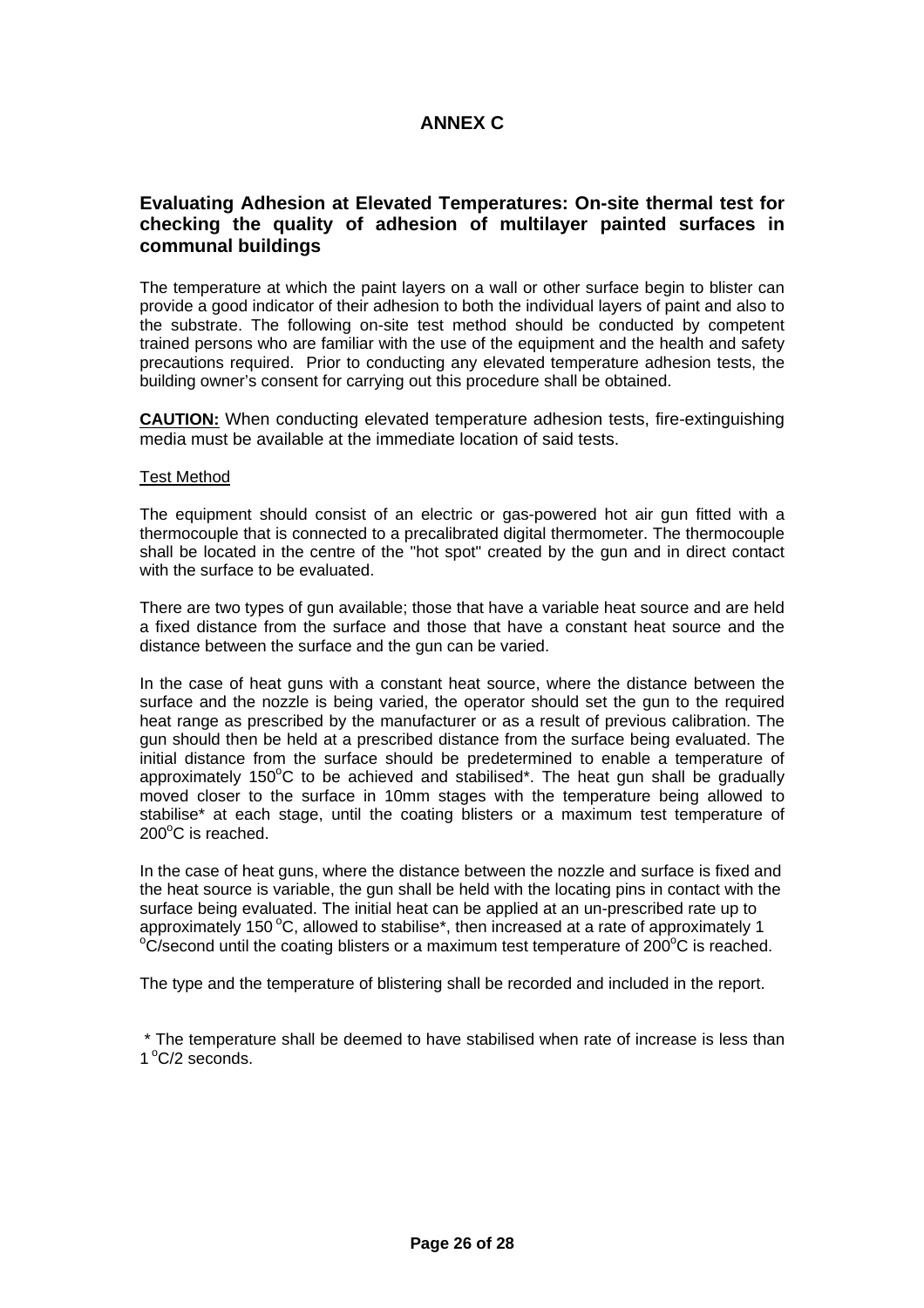## **ANNEX D**

## **Active and Passive Fire Precaution Measures**

Escape routes in all buildings should enable all occupants to reach safety when their lives are threatened by fire.

There are at least eight major components in escape route design:

- 1. The type of building
- 2. The contents of the building
- 3. The types of people using the building
- 4. The geometry of the building
- 5. Passive fire protection elements; e.g. fire doors, fire resistant glazing, etc.
- 6. Fire detection and alarm systems
- 7. Active fire protection systems; i.e. sprinklers
- 8. Fire brigade action

Some of these components are controlled directly by the building design, building owner and building occupiers and are mentioned only briefly here. Others (5 to 8) are installed within a building to improve the time available to escape and are often used in trade off situations. As a minimum, all of the above must be considered when conducting any risk assessment.

## **D.1 Type of building**

The type of building plays a role in the time to escape. Long low buildings up to three storeys high present fewer escape problems as the communal areas will mainly provide direct escape to the outside.

Cubical buildings of up to eight storeys can provide direction finding issues and therefore emergency lighting is recommended indicating the routes to escape stairs .

Tall buildings of greater than eight storeys can give the same problems as for lower rise structures but also have special problems such as fatigue before occupants can reach outside and often escape times can be far longer than for other building types.

## **D.2 Building Contents**

Most communal buildings contain large quantities of easily ignitable materials which can produce large quantities of heat and smoke. In general building owners have no control over these contents. Therefore, it is important to have self closing fire doors fitted in escape routes to try to reduce the speed of the effect of these fire parameters on persons escaping in the event of fire.

#### **D.3 Occupant Type**

 The type of occupants in the building will play a major role in determining the potential evacuation time for the building. The elderly, the young and the infirm will all need much greater time to escape than an active young adult. This should all be considered in the risk assessment produced.

## **D.4 Geometry of the building and escape routes**

The longer and more complex an escape route, the greater the propensity for disorientation and hence delay when escaping from a fire when these areas may potentially have smoke obscuring views etc. This all adds to the time taken to escape and must therefore be a factor in any risk assessment.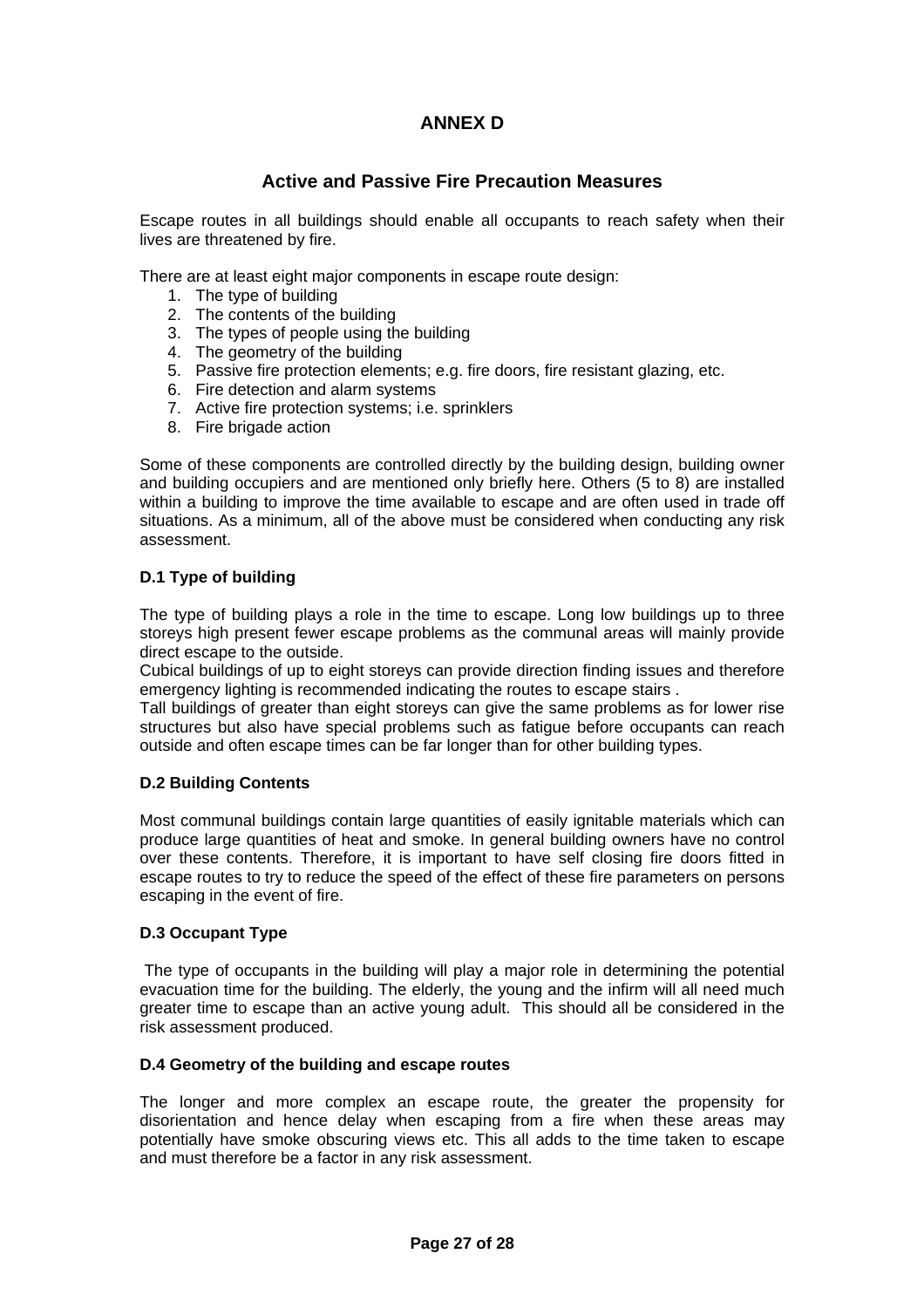## **D.5 Passive Fire Protection Elements**

One method by which the time available for escape can be increased is to delay the passage of any fire which may occur and to ensure that all escape routes are 'protected'. This is achieved by compartmentation, to ensure that a fire which occurs within a defined area remains within that area for a minimum of a specified amount of time. Most commonly, compartments are required to have 30 or 60 minutes fire resistance, (stability, integrity and where appropriate insulation). Thus, the structural elements forming these compartments must also have this level of fire resistance. Therefore any fire doors used in corridors or stairwells must have a fire resistance performance as defined in Approved Document B for the use-area in which they are located. Similarly any glazing, or partitions used in these areas must also have the required level of fire resistance.

It is also of great importance to ensure that any passive fire protection elements are correctly fitted (as described in the test report) since ill-fitting doors, incorrectly sealed windows etc may have significantly reduced periods of fire resistance. Doors, partitions, and windows should all be inspected regularly for damage and fit to ensure they maintain their fire resistance performance throughout their use.

## **D.6 Fire detection and alarm systems**

The presence of working fire detection systems leads to earlier warnings of the need for evacuation in the event of fire. These can be as simple as smoke detectors fitted within each living unit or a more comprehensive detector and alarm system fitted throughout the building which can be wired to an indicator control board for monitoring or directly to the fire brigade call centre. The inclusion of these systems in conjunction with correctly fitted passive fire protection elements can significantly increase the time available for escape to persons within the building.

## **D.7 Active fire protection systems, i.e. sprinklers**

The installation of active fire precautions measures can sometimes be used in trade off situations where a lower level of performance (for example, for the wall surfaces) could be accepted due to the ability of the active system to control a potential fire.

There are various types of fixed pipe work systems using different extinguishing media each providing an efficient means of minimising fire damage and helping the fire brigade to contain any outbreak of fire. There are different sprinkler configurations which are recommended for envisaged different hazard classes. Advice on this and the types of sprinklers available together with type of sprinkler head and type of extinguishing media is available from any commercial sprinkler company.

## **D.8 Fire Brigade Action**

The potential response time of the fire brigade should also be a factor in any risk assessment. If their location is at a long distance or the necessary fire fighting equipment is at a long distance, then higher fire performance levels may be a requirement of any risk management.

Fire brigade access is also a factor not only for vehicles but also for fire brigade personnel on entering the building. The location and nature of water supplies (i.e. rising mains, hydrants, etc) is also an important consideration.